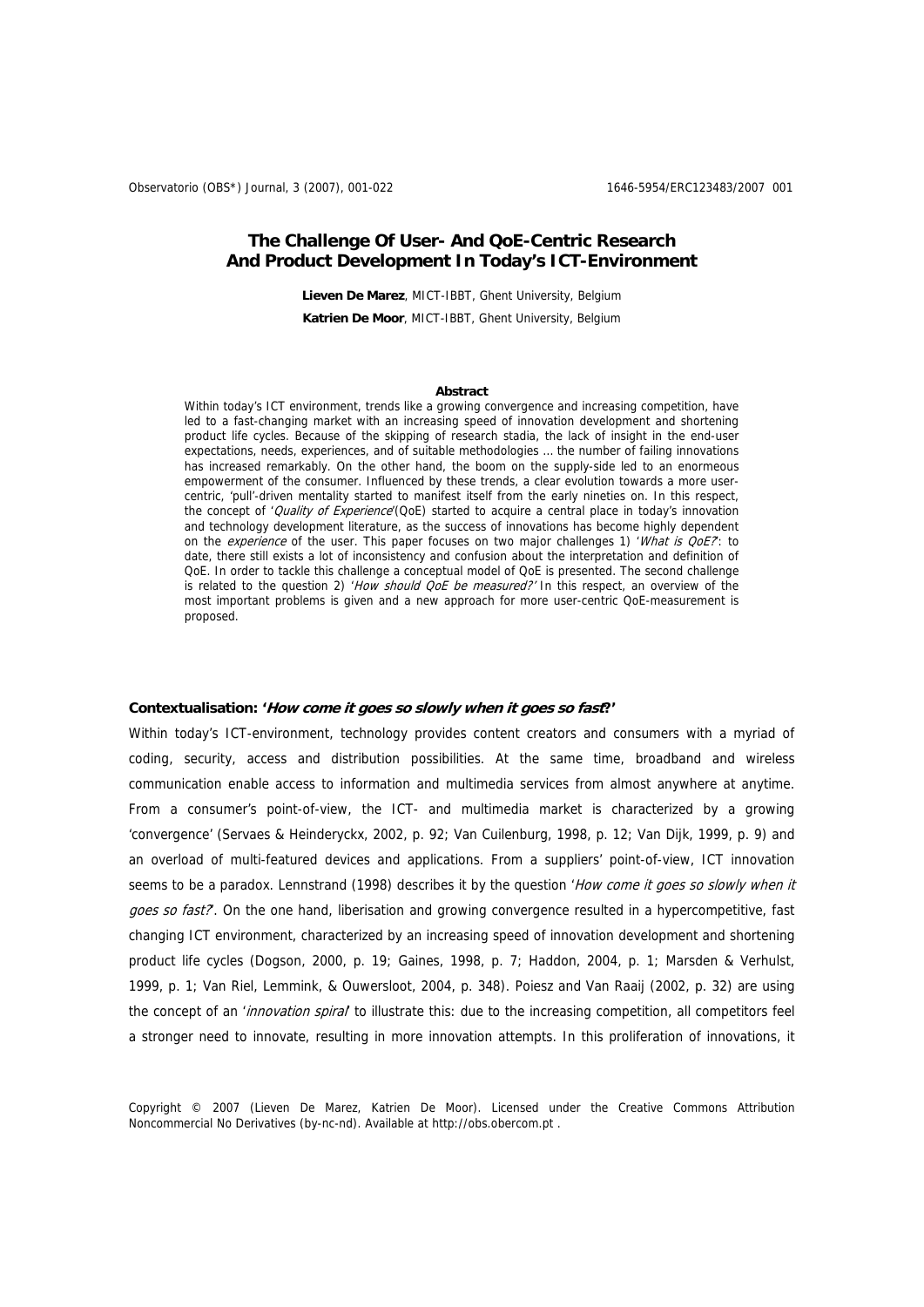has become more difficult to distinguish innovations from each other, as suppliers move swiftly to the next innovation. On the other hand, this environment is typified by a certain slowness: despite the promising prophecies innovations are introduced with, the number of failing innovations increases. As it becomes so difficult to distinguish oneself from the many competitors, more and more innovations get stuck in the chasm between innovators and some early adopters, and the rest of the market. Explanations are often sought in the lack of accurate insight into the end user's expectations, needs and wants at the early development stages, the absence of suitable methodologies, and the skipping of research stadia in the product development process because of time pressure (De Marez, 2006, pp. 142-165; De Marez & Verleye, 2004, pp. 33-34)

Both from a theoretical as well as from a market perspective, the above mentioned trends caused a clear evolution towards a more user-centric mentality or a shift from a 'push' towards a more 'pull'-driven mentality since the early nineties. The success of new products and technologies has become highly dependent on the experience of the user and his perception of the quality of this experience. As we will see further in this paper, concepts like 'Quality of Experience' (Drogseth, 2005, p. 1; Enterprise Managament Associates, 2002, p. 1) and 'user experience' (Forlizzi, 2003,

p. 1; Forlizzi & Ford, 2000, p. 419; Hassenzahl & Tractinsky, 2006, p. 91; Wright & McCarthy, 2003, p. 1), which can be framed within this more user-centric mentality, have started to acquire a central place in today's innovation and technology development literature. From a theoretical point of view, the evolution towards a more consumer-oriented paradigm has undoubtedly also been pushed forward by 'untraditional' approaches as Von Hippel's 'Lead User' theory, stating that lead users can serve as a kind of 'needforecasting laboratory for marketing research' (Von Hippel, 1986, p. 791).

To date however, most concrete efforts to anticipate for a good user experience remain limited to the 'big players'. Dell installed its 'Customer Experience council' in 1998, in order to scrutinize every aspect of how Dell interacts with its customers (Kirsner, 1999, p. 1). Other examples like Microsoft, providing Xbox 360- 'lead users' with developer kits, or Philips - using a community of 'lead users' for betatesting in its leaduser.nl initatiative - illustrate this growing importance of the user's opinion and experience within the development process. Unfortunately, these initiatives remain rather fragmented: users are often not imbedded in a continuous user-centric process. In most cases, they are only involved in one single stage (e.g. usability testing) or only in the final stages of the process (e.g. evaluating) (Haddon et al., 2005, p. 10). As both scholars and practitioners are confronted with the methodological challenge of more accurate user research in order to stimulate real user-centric product development, some important issues need to be tackled.

Within this paper, we will elaborate on the fact that Quality of Experience and its measurement became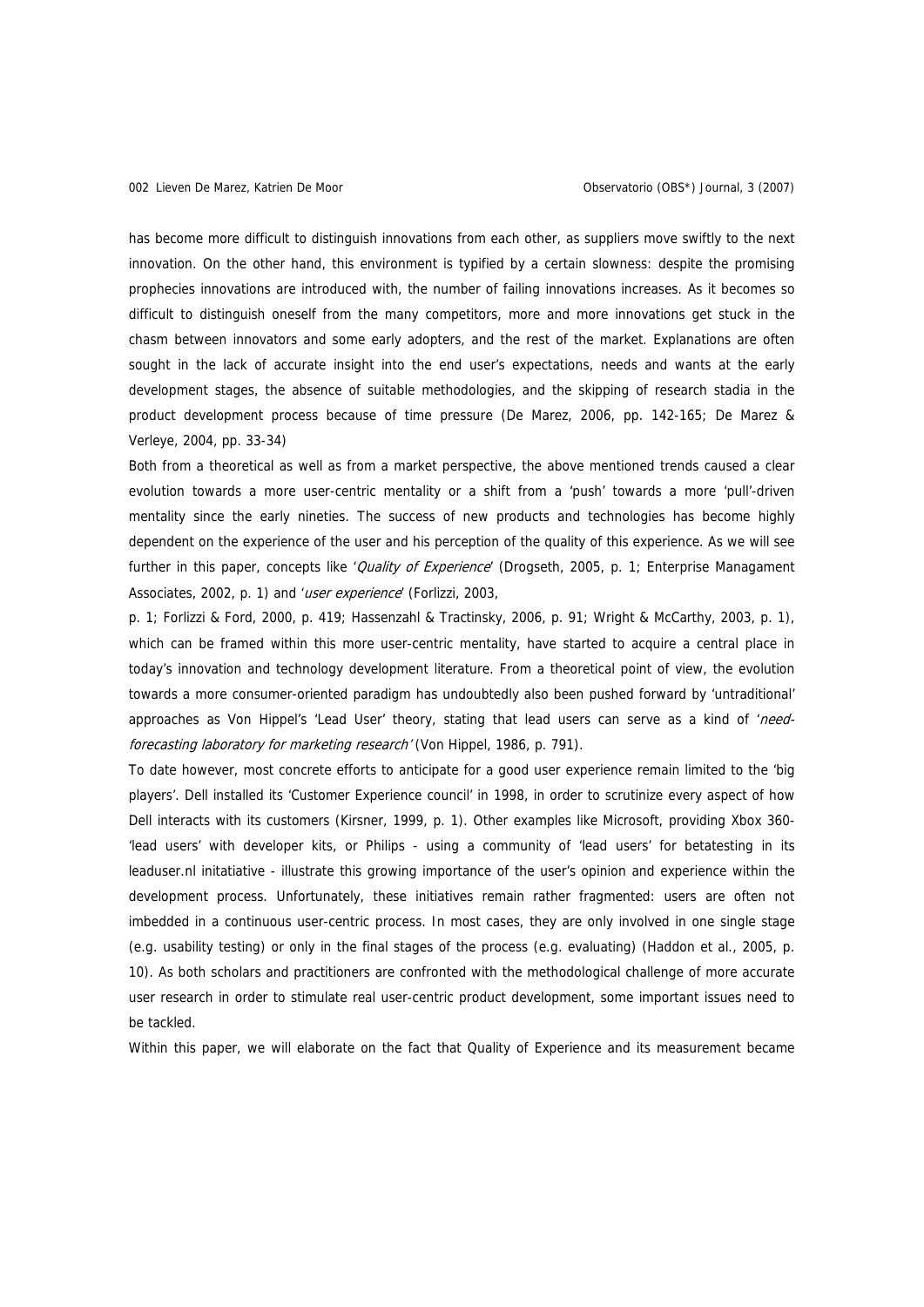crucial aspects in today's competitive ICT enviroment. More specifically, we will focus on two major issues: As there exists much confusion and inconsistency about the definition and interpretation of this concept, we will first focus on the question 'What is Quality of Experience? The second challenge we try to tackle relates to the question 'How should QoE be measured?: we will give an overview of today's problems with regard to QoE-measurement and instigate a new approach.

# **Changed ICT-environment: changed role for the user?**

With the growth of technology development, the use of technological devices (for instance ICTs) became widespread. As a result, consumers were faced with an increased opportunity of choice, as more and more innovations were 'fired' at the market. This boom on the supply-side led to an enormeous empowerment of the consumer, who became a demanding, critical and self-conscious stakeholder. This changing 'user role' did not pass unnoticed within the HCI-tradition. During the '70-'80s, the emphasis was on efficiency and functionality: developers and designers concentrated on the way people thought and processed information (Geerts, 2006; Tuomi, 2005,

p. 21). Users' expectations or subjective experiences were no part of the focus. From the late 80's/early 90's onwards however, people were seen as social actors and development/design teams started to recognize the importance of social aspects and dimensions (cfr. origin of participatory design, contextual design, …) (Geerts, 2006). Since the late 90's, we find ourselves in a situation where computers and technology in general are ubiquitous, and more importance is attached to the home-environment of people, to the influence of culture, emotions, experience, … (Geerts, 2006).

This gradual 'rise of the consumer' must be framed within the broader context of some global views on technology adoption, development and management. On the level of theories on technology adoption, the diffusionistic paradigm dominated since the early 60's (Rogers, 1995, p. 2003). Due to an increasing number of failing innovations (that could not be explained by the theory) and a lack of attention for the end-user, this technologically deterministic paradigm was countered by user-centered paradigms as the 'social shaping of technologies' and domestication-perspective since the early 90's (Lievrouw, 2002, p. 185; Mackay, 1995, p. 42; Punie, 2000; Silverstone & Haddon, 1992). Recently, more and more authors adopt the 'middle course' of 'interactionism' (Boczowski, 2004; Trott, 2003): a perspective in which the success of technology adoption and diffusion is explained as a continuous synergy between technological and user/societal forces. On the level of technology development and introduction, as we have seen, there was an identical shift from a more R&D-driven 'push'-oriented mentality towards a more (marketing driven) 'pull'-oriented mentality in which the user became the starting point of the technology development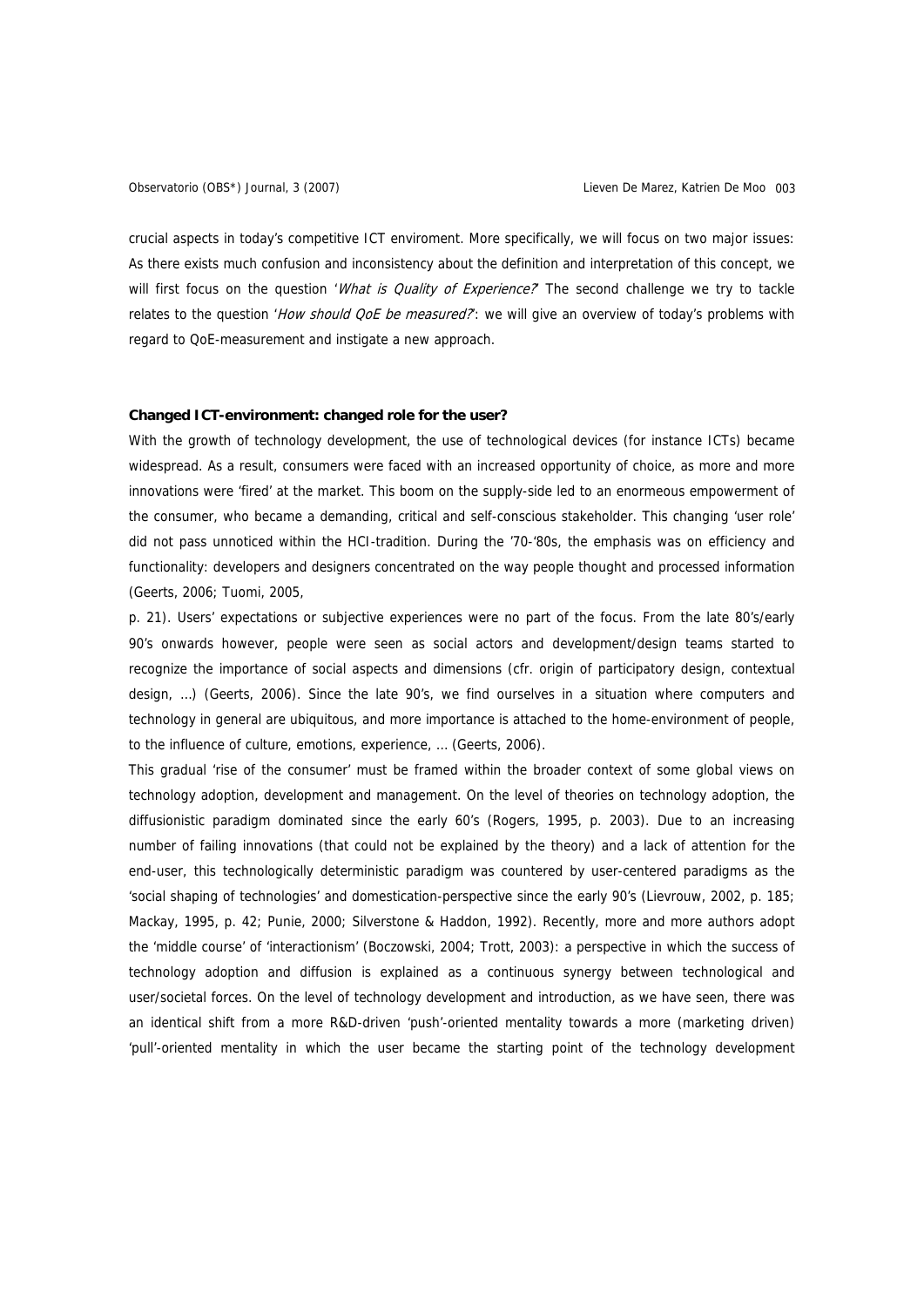(Rickards, 2003, p. 1095; Trott, 2003, p. 836). But also here, more and more authors are convinced that reality is somewhere in between: in an interaction of push- as well as pull-forces (Bouwman, Van Dijk, Van Den Hooff, & Van De Wijgaert, 2002, p. 45; Crawford & Di Benedetto, 2000, p. 51).

Whereas Quality of Service and technical performance metrics received a lot of attention in the past, Quality of Experience is now the new 'magical word'. The increasing importance of the 'user experience' is without a doubt closely related to the above mentioned change to a more consumer-oriented mentality. Kumar (2005, p. 39) illustrates this sharply when he says: 'The consumer is king – and needs high QoE'. Quality of Experience should not be a goal in itself, but it does have important implications: if you provide your customers with a high QoE, they will be happy and satisfied (Nokia, 2004, p. 3), but if you don't, you will create a 'customer experience gap' between what they want and what they get (Good, 2001, p. 4). These gaps are usually caused by a lack of insight in the totality of dimensions of a customer's experience. Too often, developers, designers or managers are aware of the importance of the customer's experience, but their approach remains too narrow (in an instrumental way, in terms of optimizing QoS, …). As a result there often remains an 'experience gap', although the product or service was intended to increase the customer's Quality of Experience. In order to anticipate what the user expects and experiences, he should be involved in the development process. As mentioned earlier , some big players or industries (e.g. gaming industry) already involve users in certain stages of the development process of a new technology or application. But there still remain lot of difficulties concerning the role of the users, the timing (at what stage of the process?), the actual process of involving the users (what Limonard & de Koning (2005, p. 176) call 'the dilemma of user involvement'), the type of users that should be involved, etc. (Haddon et al., 2005, pp. 9-10). In this respect we can refer to Von Hippel again:

when it comes to market research for novel products, it is the specific category of 'lead users' that is best suited, since their needs represent the future needs of the whole market (Von Hippel, 1986, p. 791). Von Hippel's theory is only one example of involving the user in the NPD process. But in order to measure the user's expectations and Quality of Experience as well as involving him in the development process from the early stages onwards, we first need to tackle the methodological and conceptual challenges that Quality of Experience brings along.

#### **Rise of the user and his 'Quality of Experience'**

Following Pine and Gilmore's 'Experience Economy' (1999), experience has become a USP or 'competitive battleground' (Kirsner, 1999, p. 1). There has been a shift in value from 'products' to 'experiences' as the customer wants to see his needs fulfilled (Lawer, 2006). In the changed, highly competitive ICT-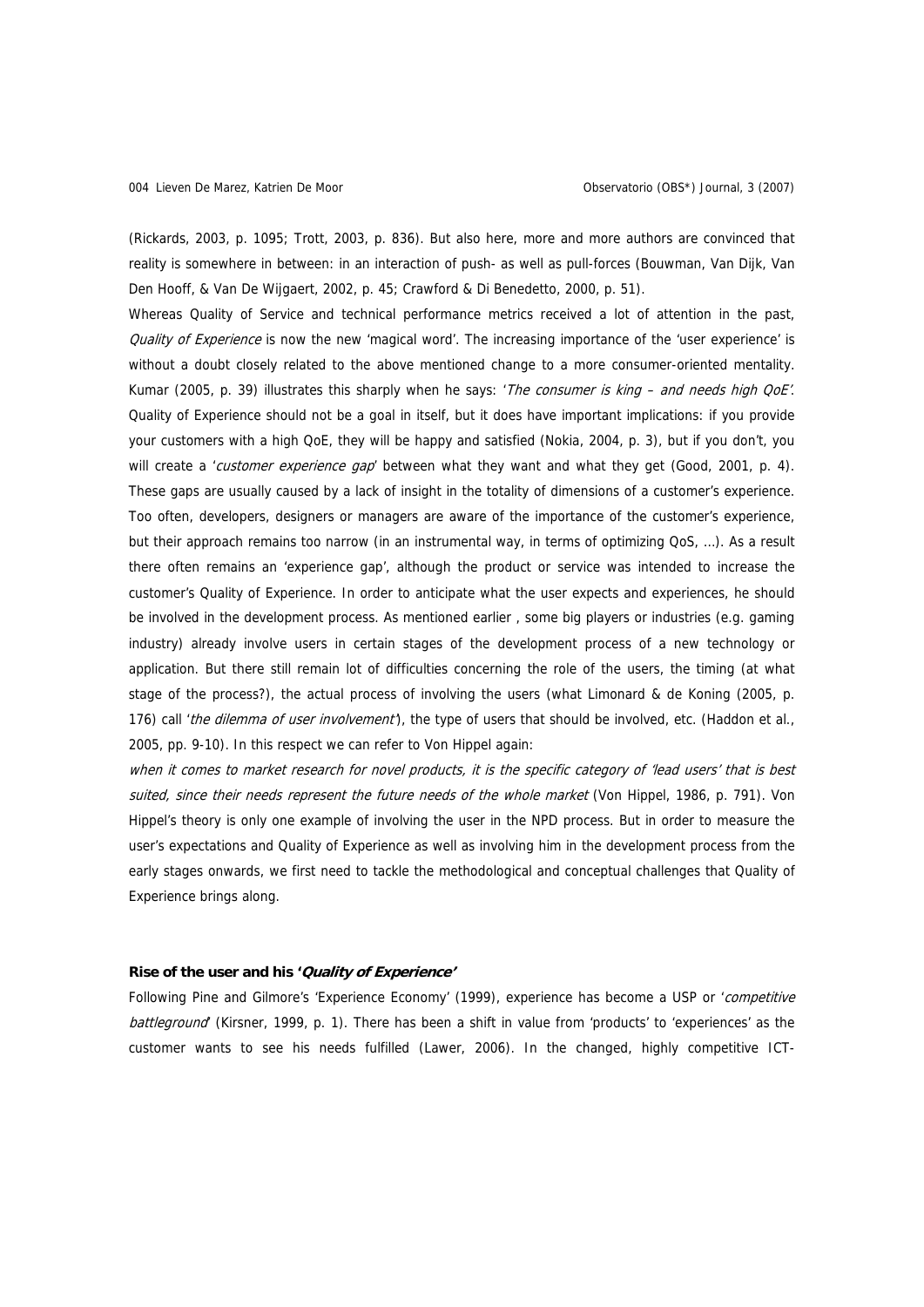<span id="page-4-0"></span>enviroment, the consumer has risen as a powerful stakeholder: he became more demanding as the intense competition between the many suppliers of a same functionality allows him to. He can easily switch from one supplier to another when he has a bad experience. His purchase decisions are now mainly based upon his (perceived) Quality of Experience, while the QoS concern of the end consumer has actually become a non-issue (Van Moorsel, 2001, p. 8). In this respect, Jain (2004, pp. 96-97) points out the difference between on the one hand 'innovators' and 'early adopters' and on the other hand the 'mass market': the former will base their purchase or adoption mainly on the technology, functionality and QoS of the product, while 'normal users care more about the problem the product solves and their experience while using it. But Quality of Experience is not only important for adoption purposes, it's at least so important for loyalty purposes: good experiences will also promote customer satisfaction and customer loyalty (Kumar, 2005: 37). At the same time, satisfied customers will lead to a positive market perception and will prevent market dilution. All these elements can help the company to create a relative advantage and maintain its competitive edge (Nokia, 2004, p. 3). Munnecke & Van der Lugt (2006, p. 8) take it one step further when they say that user values and experiences are the 'dominant key values in future markets'. values that should be at 'the very centre of the innovation process'. Which brings us to one of the main problems: it is clear that delivering good experiences should be a top priority, but how should this be done? And how can it be done in a way that users are closely involved? Or put differently: 'How do we go beyond the simple platitude "focus on the user" and build our products and services in ways that lead to great experiences?' (Miller, 2005, p. 90). Drogseth (2005, p. 61) describes the problem in terms of cognitive dissonance between what the priorities of technology managers are (QoE, user-centric approach) and what they actually do (QoS, technology-centric approach). According to Mulder and Steen (2005) 'many projects aim to put end-users central and aim to combine multiple perspectives, but very often this ambition is not completely realised. For example: end-users may be invited to react to prototypes only after they are finished.' Two of the main reasons for not being able to succeed in going beyond this 'platitude' is the lack of a concrete definition and clear conceptualization of the QoE-concept and the lack of a good QoEmeasurement approach.

#### **Two challenges**

Within the scope of this paper, our first aim is to propose the conceptual model of QoE, that was developed during an ongoing IBBT<sup>[1](#page-4-0)</sup> - project<sup>[2](#page-4-0)</sup> on End-to-end Quality of Experience. This model is intended to serve as a base for a new and approved QoE-measurement approach. A first step towards the construction of the

<sup>&</sup>lt;sup>1</sup> Interdisciplinary Institute for BroadBand Technology (Founded by the Flemish Governement: www.i<u>bbt.be)</u><br><sup>2</sup> Marc info on the F3E OoE project can be found on the project website: https://projects.jpht.be/goo/

More info on the E2E QoE-project can be found on the project website: https://projects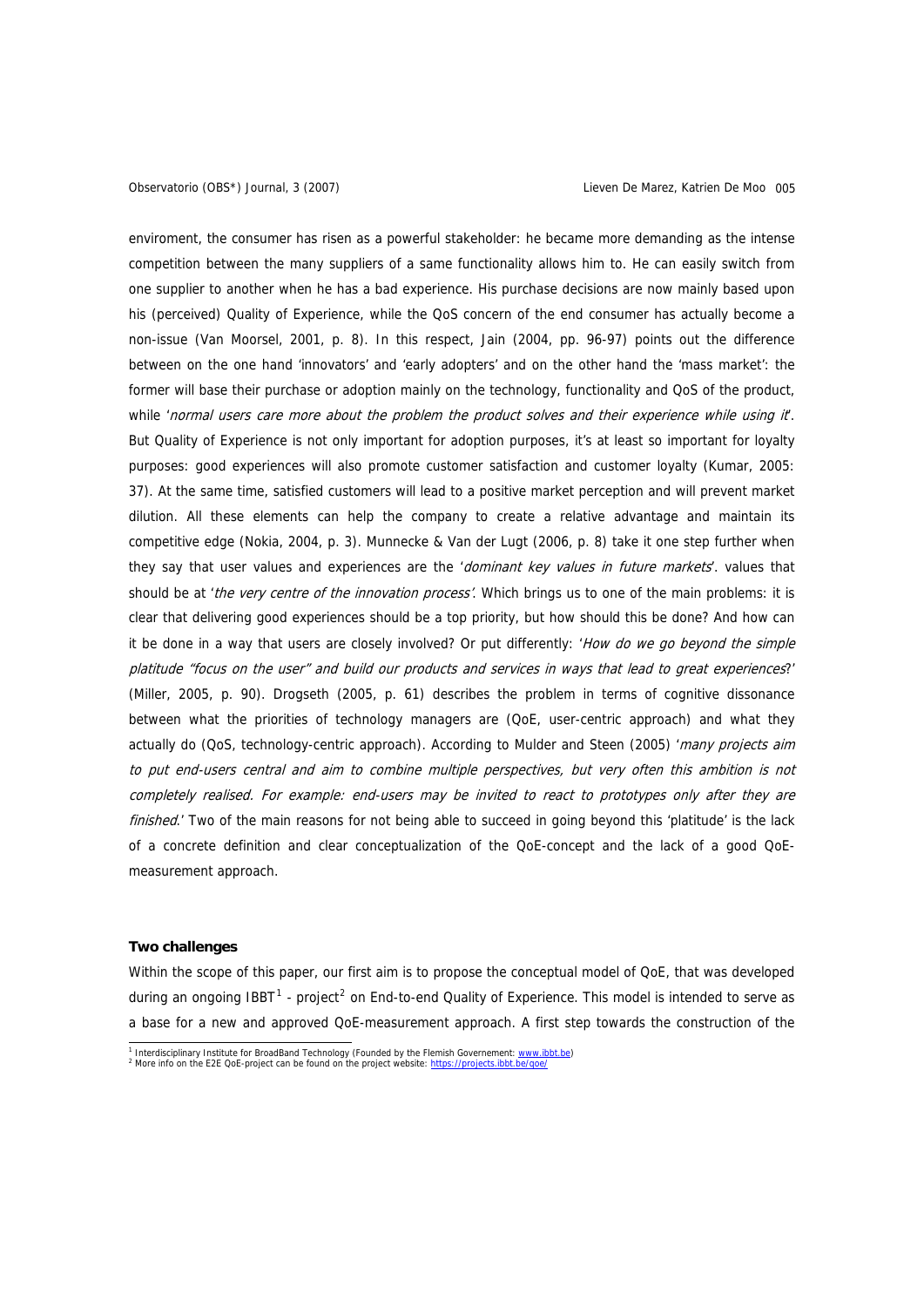model consisted of an exploration (desk research, literature study) of the current definitions of QoE and the confusion and diversity in today's approach. At the same time, we made an appeal to a panel of 12 national and international experts on QoE, In order to compose the panel, we used both literature, seminars and conferences. As an expert were considered those that recently published on the QoE topic, or practictioners involved in researching and managing QoE. The panel was consulted by means of an online survey on QoE definitions and statements. In an attempt to tackle the second challenge, we examined how QoEmeasurement should be best dealt with in order to make new product development processes more usercentric. To date, this is still not done well enough. Despite big companies doing efforts to involve 'innovators' in different stages of the process, QoE measurement often remains a fragmented and unsufficient effort because of the lack of the necessary insight into the QoE-concept to create a comprehensive measurement approach. An approach in which innovators certainly have an important role to play, on the condition that this is part of an overall process of synergetically combining methods to involve the user.

#### **Challenge 1: QoE conceptualisation, today's problem for QoE measurement**

The central question to be answered here is 'What is Quality of Experience exactly? And what makes it so different from other related concepts? Compared to the concept of 'Quality of Service', the QoE-concept is of a more recent date. Whether on the application, network, server or device level, QoS has a rich tradition in engineering and developing environments. The 'semantic variant' Quality of Experience only emerged since the late 90's, when the user, his experience and user-centric design became more important (cfr. supra). For a long time the 'quality'-concept (when related to ICT-projects and services) had a very narrow interpretation in terms of technical parameters and performance metrics in other words, and only recently the 'quality for the user (and of his experience)' became more important. In the definition of this more user-centric quality concept of QoE, the narrow technological interpretation often stays dominant however: Kumar (2005, p. 37) for example defines it as  $\ldots$  the qualitative measure of the daily experience the customer gets when he uses the services he is subscribed to – including experiences such as outages, quality of picture, speed of the high-speed internet service, latency and delay, customer service, etc, …'. Other authors as O'Neill (2002, p. 1) or Van Ewijk, De Vriendt, & Finizola (2006, p. 1) define QoE in a similar, rather narrow and QoS-alike way.

Parallel with the rise of the user and traditions like HCI, also the increasing popularity of the usability concept found its translation into QoE-definitions (e.g. Nokia's vision on QoE in the context of 'mobile data services' (Nokia, 2004) or Alben (1996)).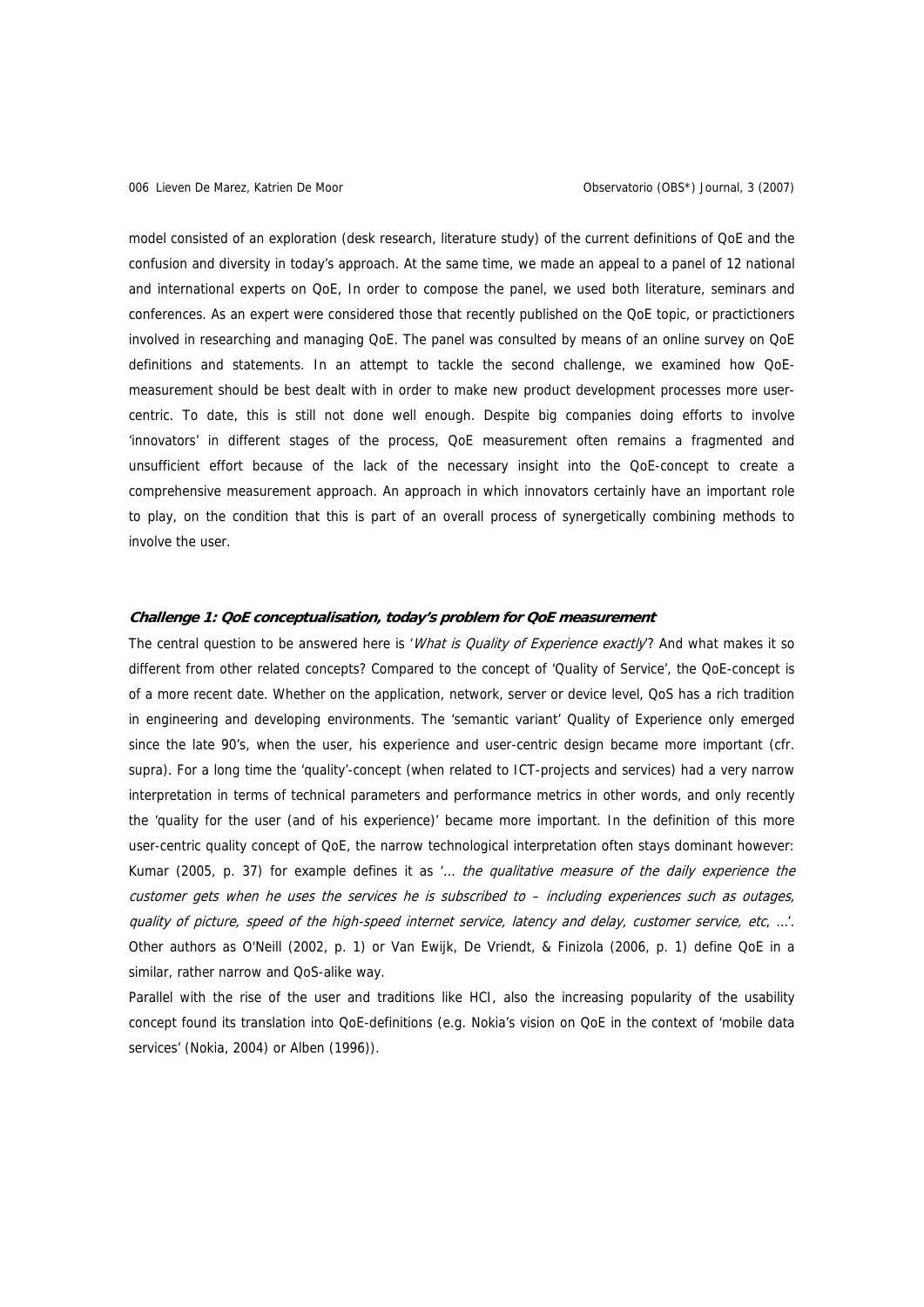<span id="page-6-0"></span>Obviously, QoS and usability are key dimensions for a definition of Quality of Experience; but they can not be the only ones. Several authors emphazise the 'multidimensional' character of QoE (Drogseth, 2005, p. 61; Forlizzi & Batterbee, 2004; Gaggioli, Bassi, & Delle Fave, 2003, p. 121; Hassenzahl & Tractinsky, 2006, p. 91; Kirsner, 1999, p. 1). Some stress the importance of the user's 'emotions, expectations, and the relationship to other people and the context of use' (Arhippainen, 2003, p. 1), while others describe it as a 'subjective and holistic phenomenon, where users construct the eventual experience within the settings afforded by the environment' (Vyas & Van Der Veer, 2005, p. 1).

Conclusions from the desk research were legio: QoE definitions are often 'too narrow' in terms of QoS and usability, most authors agree on the multidimensional character of the QoE-concept, but there remains much inconsistency about the very (sub)-dimensions QoE is based on. Literature learns that QoE-definitions should also account for dimensions like context, expectations and perceptions, next to the more technologically-inspired QoS dimensions.

An echo of this was found in our expert panel<sup>[3](#page-6-0)</sup>. Among the QoE-definitions of the 12 experts in our panel, we noticed a broad diversity and the same dimensions recurred: multidimensionality, technical QoS-metrics, subjectivity/perceptions, meeting expectations, context and usability.

Returning to the question: how QoE should be approached, it is clear that QoE is more than just the 'instrumental QoS- and technical inspired' concept it often is regarded as (Hassenzahl & Tractinsky, 2006, pp. 92-93; McNamara & Kirakowski, 2005, p. 201). With input from both the desk research as the expert panel, we tried to build a conceptual model, covering the most important QoE dimensions and integrating the formerly too much seperated visions (which was lacking (Wright, McCarthy, 2003, p.1), with the aim of enabling better measurement and understanding of the QoE-concept.. Starting from a model in which all the elements provided by the literature and the different experts were integrated, we ended up with a model consisting of five main building blocks (the conceptual model with all its subdimensions can be found on the next page):

# **(1) Quality of Effectiveness (~QoS)**

This dimension represents the traditional 'Quality of Service' approach on QoE. QoS doesn't equal QoE, but a performant technology or service is in most cases a first prerequisite to achieve it. Therefore, this 'building block' is all about the accuracy and technological performance, at four levels: a) application/service, b) server, c) netwerk, d) device/handset.

<sup>&</sup>lt;sup>3</sup> The first question in the online survey was an open question in which the experts were asked to define QoE. Next, after the list of statements and the reactions on these statements was completed, the experts had the opportunity to adjust their initial definition.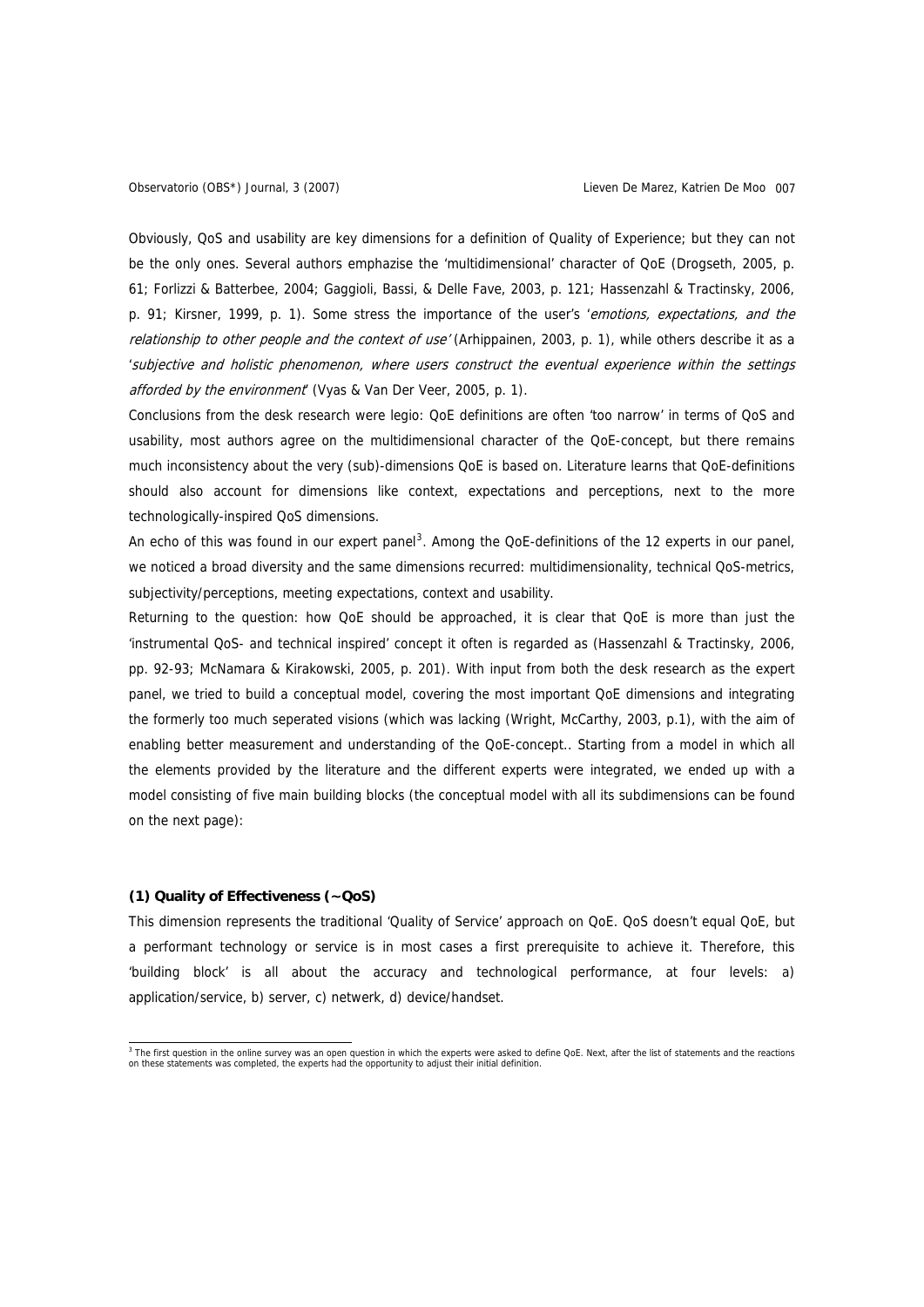#### **(2) Usability**

The second dimension, usability, is already integrated in many QoE-definitions. In most cases it is however approached in terms of 'behavioural usability': focused on the ease of working, user friendliness, the manmachine interaction (Argogroup, 2006; Nokia, 2004, p. 3; Velthausz, 2005). Often neglected here is the 'emotional usability': the emotions and feelings

of the user when using the device or technology (e.g. 'is the technology user friendly enough for the user to have a good feeling?'(Gaggioli et al., 2003, p. 127).

# **(3) Quality of Efficiency**

This dimension is meant to cover the subjective character of Quality of Experience. A certain type of interface will be very clear for one user, while it remains very complex for another. Central question here is: 'is the technology working good enough for the user?' For this dimension, we distinguish between three levels: a) device/handset, b) network and c) application/service. In technical terms, a technology may be performing very well, but at the same time this may not be efficient enough to satisfy the user or meet the user's expectations. In this respect, Jarvenpaa & Lang, (2005, p. 7) point out the fact that 'users' experiences with technology are often paradoxical'.

### **(4) Expectations**

This fourth dimension is included in the conceptual model to enable the measurement of the previous subjective dimension (Quality of Efficiency) in an adequate way. Only when you have an insight in the user's expectations, conclusions can be made about whether a technology is working well or sufficient enough for that user. The degree up to which the expectations are met, will then determine the Quality of Efficiency.

# **(5) Context**

For a comprehensive approach of Quality of Experience, it is also necessary to consider experience in its broader context. Also for this context variable, it is necessary to distinguish between several sublevels. We distinguish between five types of context: a) environmental, b) personal/social, c) cultural, d) technological and e) organisational. The expectations users have, can depend on the context they find themselves in. With these 5 dimensions, we tried to be complete the model on the level of 'main building blocks', but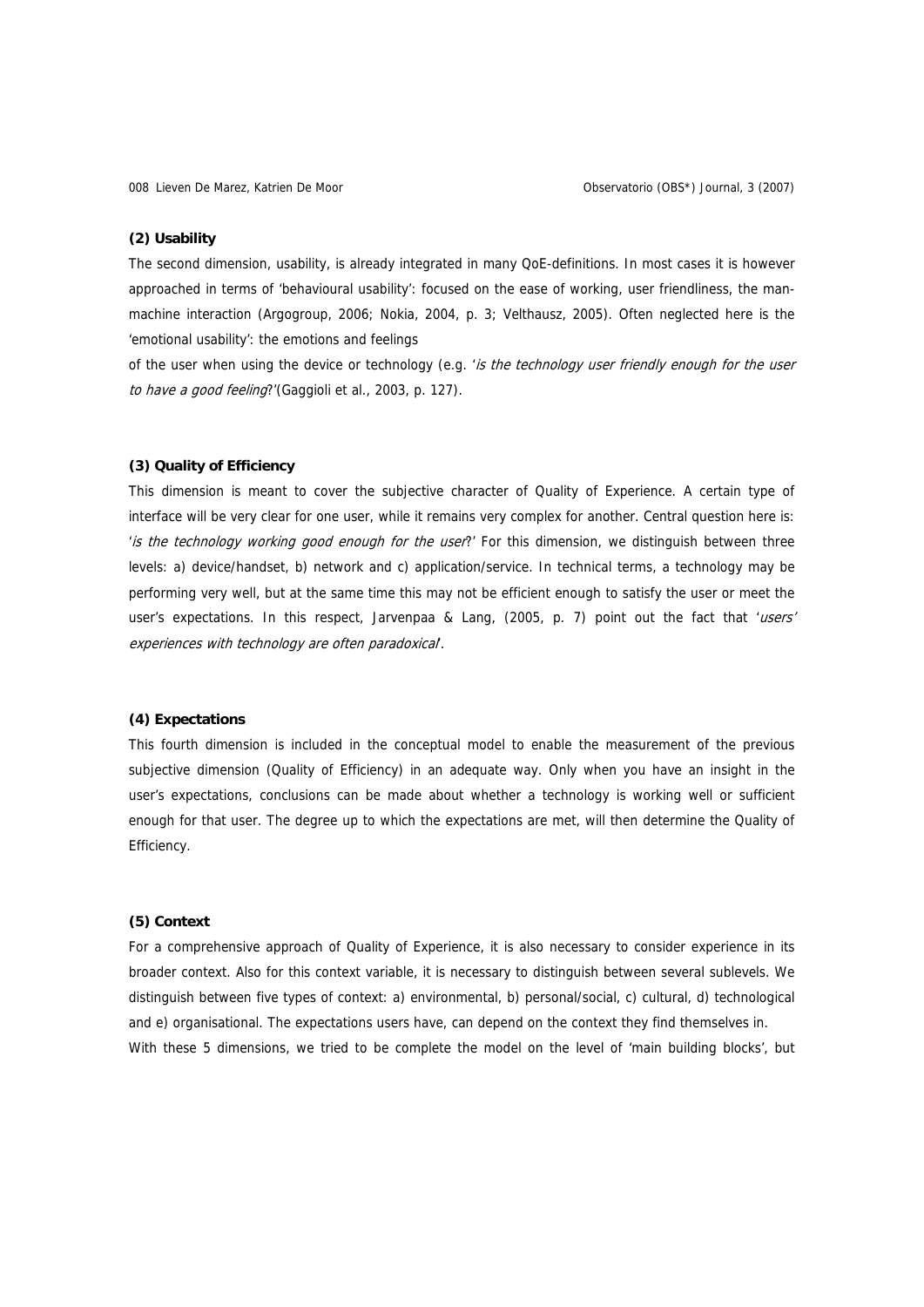referring to the fact that QoE is really a subjective and 'open-ended' matter (Drogseth, 2005, p. 64) it's important to stress that the conceptual model cannot be considered as exhaustive on the level of sudimensions. Summarizing, this proposed model was constructed with the intention to cover not only what the technology does (QoS, performance measurement), but also what people (can) do with the technology, what people want/think to do with it and expect from it, in what context people (intend to) use it, and up to what degree it is meeting their expectations and resulting in an 'end-user happiness'.

Having this conceptual model as a starting point for better QoE measurement, we can move on to the the second question 'How to measure Quality of Experience?'



# **QoE-measurement: today's problem**

According to Vyas & Van Der Veer (2005, p. 1) the 'era of user experience' and the rise of Quality of Experience have challenged designers and developers 'to understand human experiences and apply them into the design process'. Also others emphazise the importance of gaining insight in the user's experiences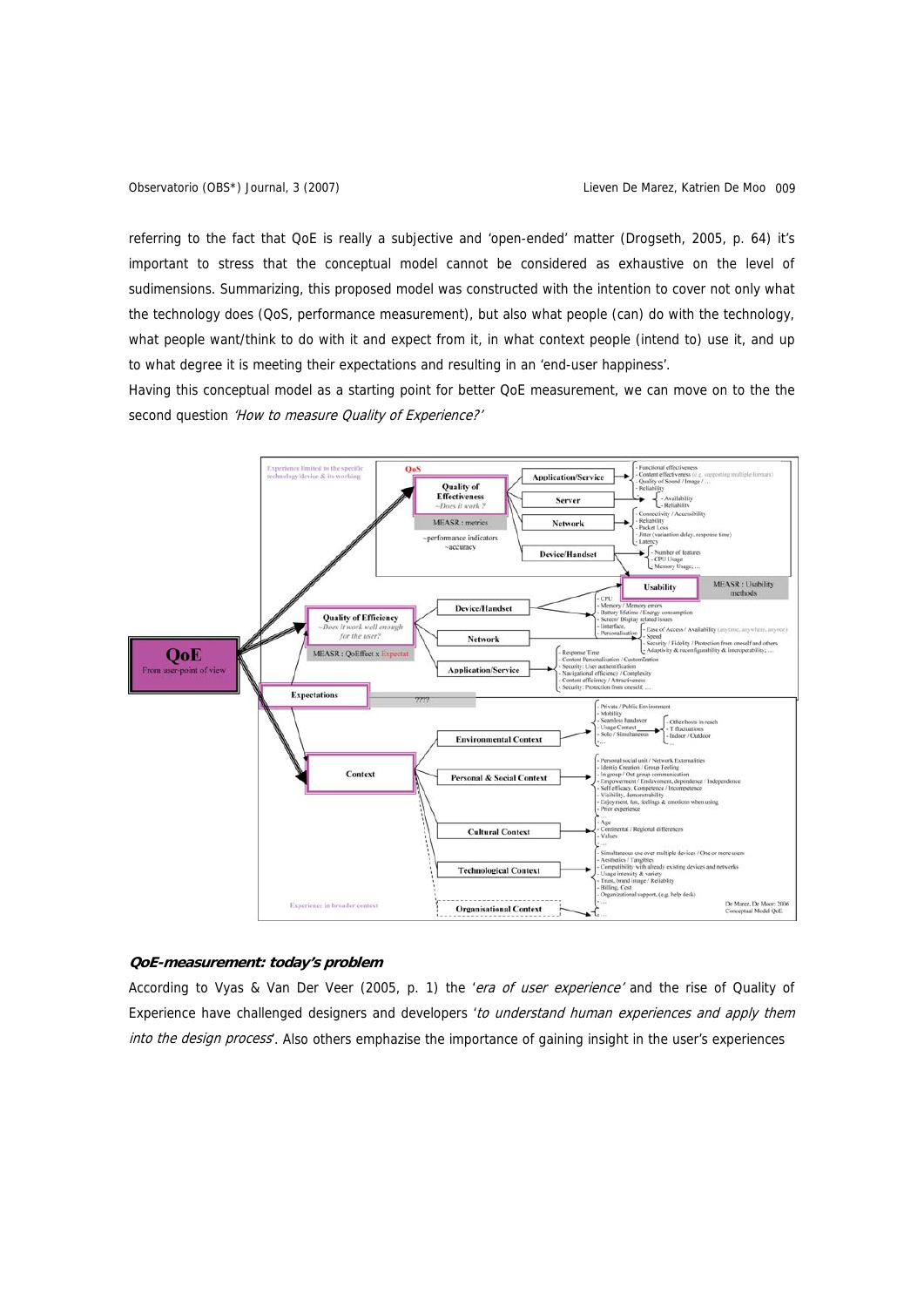and expectations during the NPD-process (Arhippainen, 2003, p. 2; Von Hippel, 1986, p. 791; Vuckovic & Stefanovic, 2006, p. 207), but its practical implemention still shows a lot of shortcomings due to ignorance, questioned credibility and value, market evolutions (cfr. supra), … (Anderson, 2004, pp. 2-3).

To date, a major issue is the technological determinism in the practical approach of Quality of Experience. This can been seen as one of the main reasons for the lack of user involvement. The technological sky is the limit, and there are no concerns about what users want. Developers often wrongly assume that new applications and so called technical optimizations will self-evidently lead to a better experience (Jarvenpaa & Lang, 2005, p. 7). Quality of Experience is usually measured in terms of technical metrics (~QoS), ignoring the fact that the ultimate goal should not be to deliver applications with the most advanced features, but to deliver products that will ensure a good Quality of Experience (Coninx, Luyten, & et al, 2003, p. 17; Empirix, 2001). In today's ICT environment however 'it is no longer sufficient to just deliver products which have technical excellence (Bevan, 1999, p. 89). Users should be involved throughout the whole development process (not only in the evaluation phases), and insight in the user's expectations and requirements should even serve as a starting point for the development of a new product or application. We already mentioned the efforts of some of the big players within the ICT environment to involve (lead) users or innovators in the NPD-process in this respect, but once again, we would like to stress that these are rather exceptional cases where users are involved in parts of the process. Secondly, as Quality of Experience often gets a narrow, technical and QoS-alike interpretation, it is mainly measured in terms of technical metrics. Many authors criticize this approach when stressing the multidimensional character of the concept of 'user experience' (Arhippainen, 2003,

p. 3; Buchenau & Fulton Suri, 2000, p. 1; Forlizzi & Ford, 2000, p. 424; Gaggioli et al., 2003, p. 121; Jain, 2004, p. 96). Measuring the subjective dimensions of experience is often skipped or neglected because of the shorter product life cycles, time pressure, budgettary reasons, … (McNamara & Kirakowski, 2005, p. 201), or simply because of ignorance.

This brings us to the problem regarding today's QoE-measurement practices: no consensus about the methods to measure QoE and a lack of knowledge of the existing methods (which (sub)dimensions do they measure? when can they be applied?). For the dimensions that are not measured in the current approach, a reorientation of existing methods and methodological renewal is required. According to Kort, Steen, de Poot, ter Hofte, & Mulder (2005, p. 1) the existing methods are not suited for the intended insights: 'They are too focused on task performance and usability issues, while research interests have changed and broadened to include context and user experience ...'. Indeed, the main measurement-challenge is to go broader then just the performance and QoS-aspects: it's about gaining insight into what the user really experiences, from his own perspective (Arhippainen & Tähti, 2003, p. 27; Ehr, 2003, p. 1).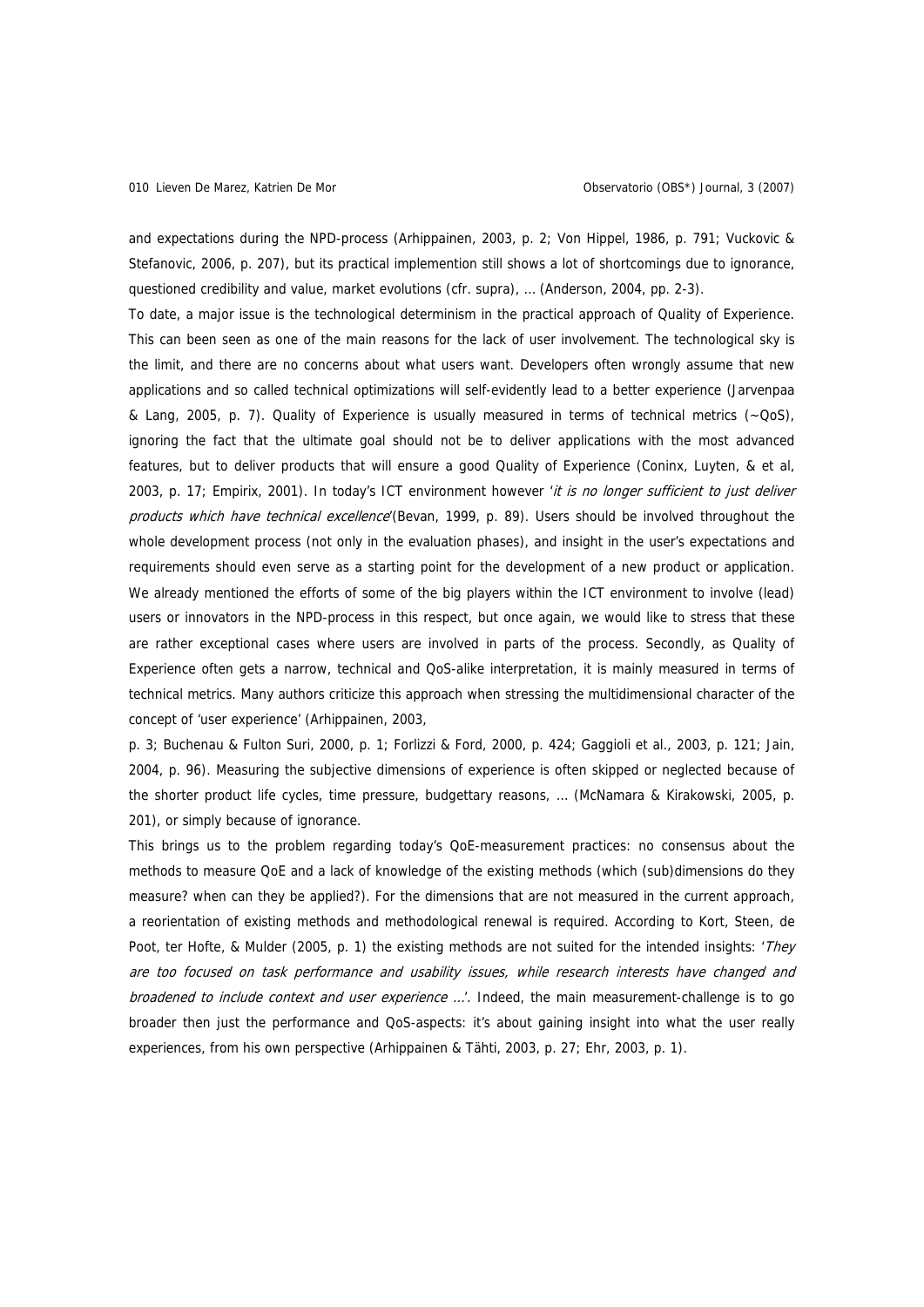The identification of the most important problems and issues concerning the measurement of Quality of Experience, brings us to the crucial question: how should QoE be measured?

#### **QoE-measurement: how it should be done?**

From the discussion of the conceptual model, we have seen that QoE is a multidimensional concept: five major building blocks were introduced. This means that measuring only one or two dimensions (QoS and usability) is not sufficient: 'Experience does not exist in a vacuum but in dynamic relationship with other people, places and objects. Furthermore, the quality of human's experiences changes over time because different contextual factors influence on it (Buchenau & Fulton Suri, 2000, p. 1). Consequently, QoE should be measured in all its dimensions!

Equally important, is the stage in which these measurements occur: the measurement of QoS and QoE traditionally happens 'ex post', after the user has experienced a finished product. More stress should however be put on the expectations 'ex ante'. What is needed is a so-called 'predictive approach', that focuses on the user and his QoE from the first phases of the NPD-process onwards (Ishibashi & Tsykin, 2004, p. 135). Arhippainen & Tähti (2003, p. 27) attach a similar value to user research in these early development phases. They see it as necessary condition to gather information about the end-user, his expectations and needs. In this respect, it's also worth mentioning Raina (2006, p. 2), who looks at QoE from a market perspective: in his 'Customer Happiness Mantra', he explicitly underlines the importance of knowing what the user expects (Expectation of Quality, or EoQ). This 'Customer Hapiness Mantra' is  $E_0Q=Q_0E$ , or in other words, when the expectations equal the experience, your customer will be happy and satisfied. A problem that may arise with these early expectation measurements however, relates to what Limonard and de Koning (2005, p. 176) call the 'dilemma of user involvement: users cannot always articulate their expectations or predict what they expect to do with certain devices or applications. Innovators and 'lead users' (cfr. Von Hippel) might be very useful user categories here to overcome the familiarity and involvement problems concerning users in the early phases of the development process.

We have seen that the existing measurement approaches and efforts to involve the user, are too fragmented and not well integrated in the whole development process. From the literature and our expert panel, we learned that QoE-measurement can only be successful when it regards an integrated, continuous flow: 'CoE is a journey rather than a destination' (Enterprise Management Associates, 2002, p. 3). Needs and expectations are influenced by several factors, so what is needed is a continuous, synergetic process. The overall process should consist of several interaction moments with users. This interaction idea is supported by several authors (Arhippainen & Tähti, 2003, p. 27; Corrie, Wong, Zimmerman, & et al, 2003,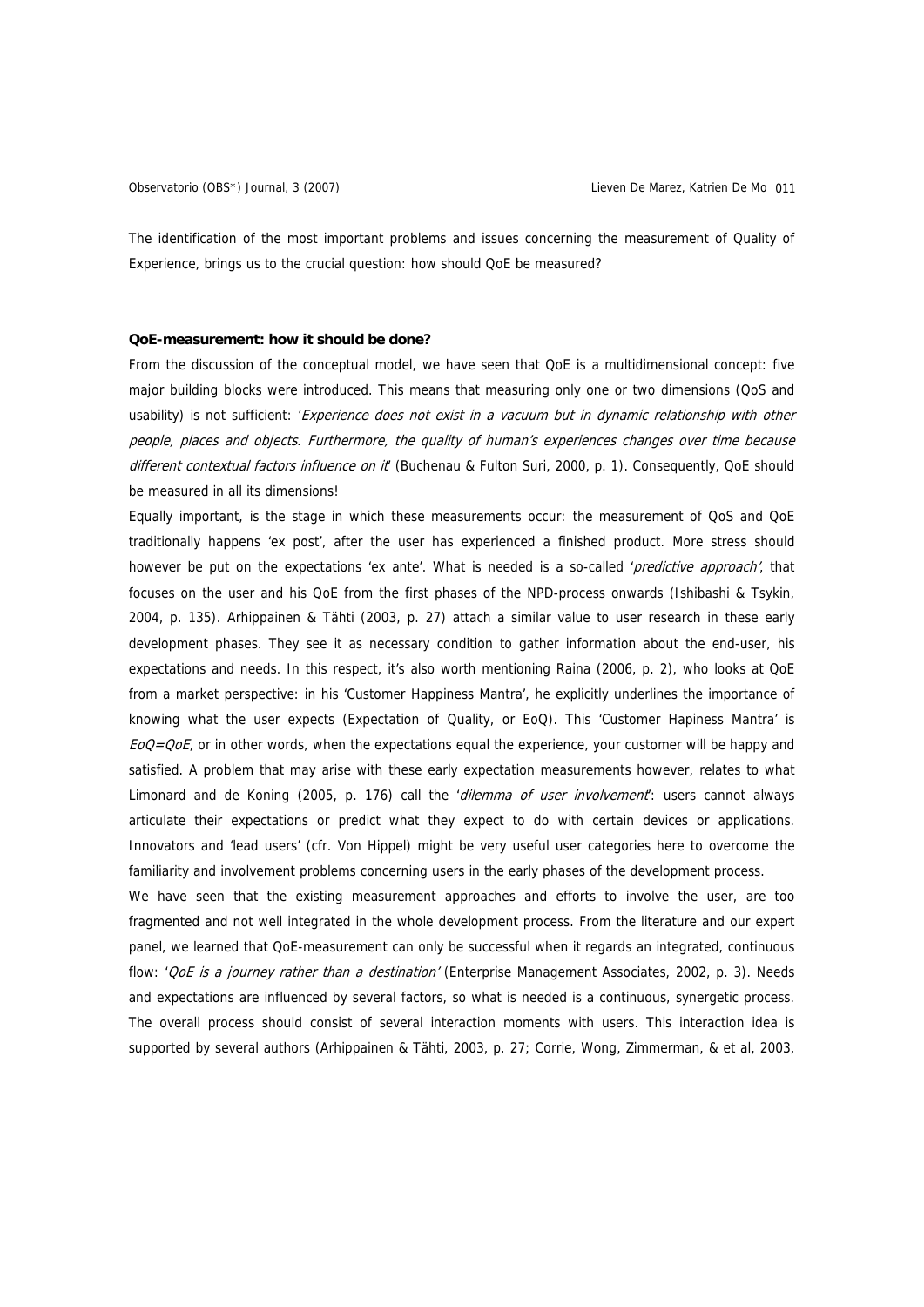p. 1; Forlizzi & Ford, 2000, p. 419), as by the majority of the experts we consulted. The general flow is divided into several stages, as each step of the process raises other questions and requires other methods to gain the necessary insights. Inspired by other authors who opted for a phased approach (Lindgaard, Dillon, Trbovich, & al, 2006, p. 48; Mahadevan, Braun, & Chaczko, 2004, p. 3; Velthausz, 2005, p. 48), we chose to work with the three phases of the new product development-process: 1. prior-to-development and prior-to-launch, 2. post-development and prior-to-launch, 3. post-development and post-launch. Combined with the main dimensions of QoE, taken from the conceptual model of QoE, we propose a more user- and QoE- driven flow in these three phases, measuring five building blocks: Quality of Effectiveness, Usability, Quality of Efficiency, Expectations and Context.

#### **Today's methodologies: suited for the flow?**

In order to be able to propose an 'optimal measurement flow' for Quality of Experience at some point, a first and crucial step consisted of a critical screening of the existing methods for QoEmeasurement, and other methods from several disciplines that could be useful for this purpose. Within the scope of the IBBTproject on QoE, this 'screening exercise' resulted in a list of over 60 multidisciplinary methods, both quantitative and qualitative. The following and ongoing step includes the integration of these methods in a QoE- measurement 3x5-matrix, which is made up of the three phases from the NPD-process and the five main QoE-building blocks that were identified previously (cfr. supra). For the plotting of the methods in the matrix, they are judged on their suitedness to measure a specific QoE-dimension and to be applied in a particular phase of the development process.

In first instance this judgement, is based on literature and the consultation of a 'methodological expert panel'. Unlike the expert panel that was consulted in the conceptual phase, the people in the second panel are not necessarily having an expertise in QoE: they are experts in a particular (methodological) field (e.g. working with lead users, usability, participatory design, foresight …). In second instance, the judgment of methodologies is based on empirical findings: in the context of our QoE project, a number of methods to involve users in the process are tested in different case studies (e.g. Playstation 3-case, translation workshops, VoD-case, Videoconferencing-case,…).

Final aim is to come up with optimal solutions for the methodological challenge that QoE is entailing, and to point out those cells where there exists a hiatus, or confusion about how and when a certain method can be used and eventually, to propose a toolset for a user-centric approach to QoE-measurement.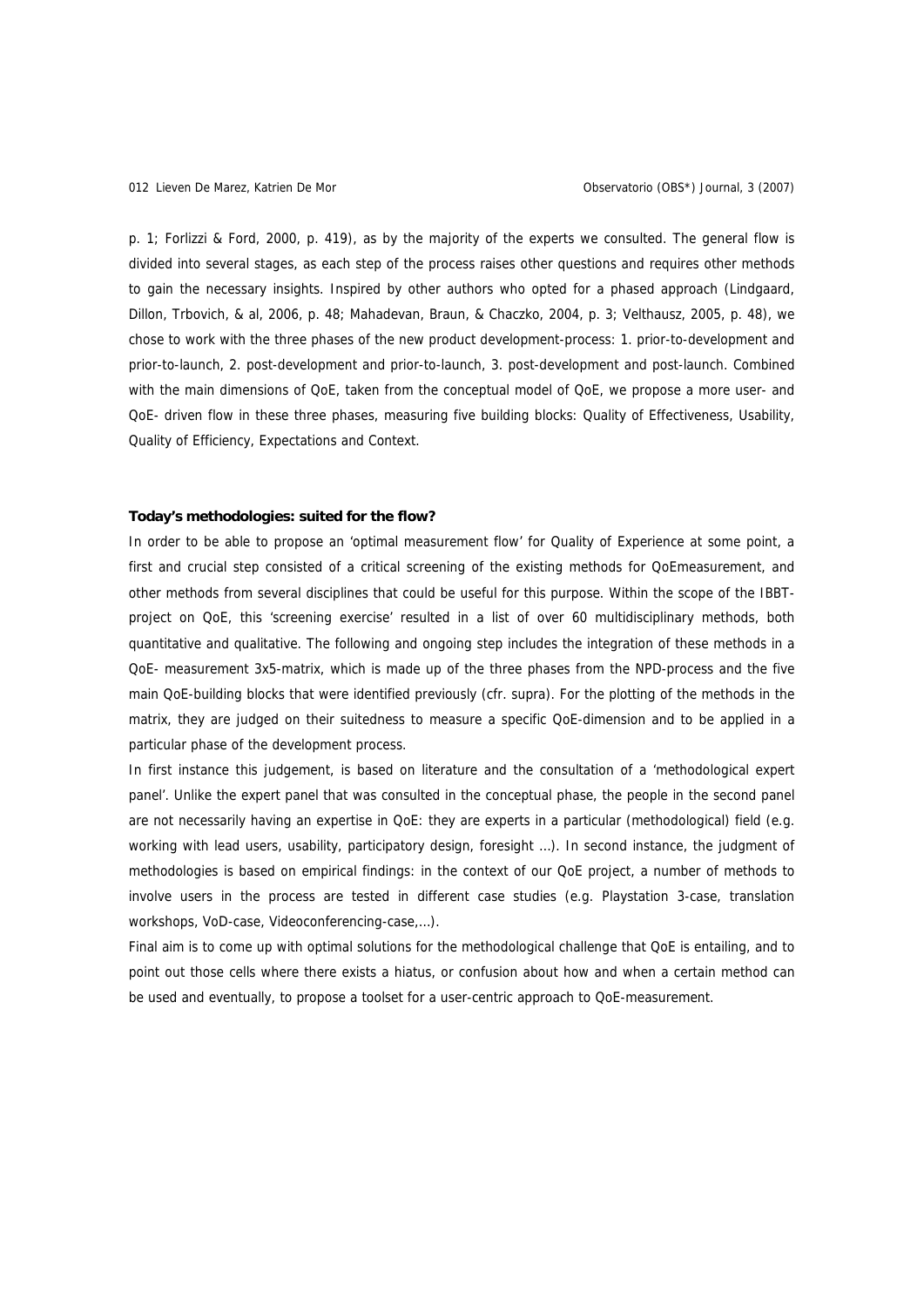#### **Completing the flow…**

In our interpretation of the flow-idea, every decision that has to be taken during the user-centric development process (eg. when to involve users, what type of users should be included, the scope and objectives of every user-centric excercise, the choice of suited methods…) will depend upon the very stage of the development process. In each stage of the process, other Quality of Experience-dimensions (and subdimensions) will namely be emphasized. For instance, during the prior-to-development and prior-tolaunch phase, involving the user is in many cases considered as unnecessary, or simply skipped because of time pressure or ignorance. Yet as we have seen, a good Quality of Experience equals a match between the actual experience and the expectations before launch. So involving the user in this phase and getting insight in his expectations and requirements with regard to the the technology or device, is crucial! Another important dimension here is *context*: how will the environmental, technical, personal & social, cultural... context influence the user's expectations and experiences? For the second phase (post-development and prior-to-launch), it is clear that more stress will be on usability testings on the prototype(s), on the Quality of Effectiveness (the technical aspects of the demo(s) or prototype(s) of the technology, device or application) and to a lesser degree also on the Quality of Efficiency (does the prototype/demo work well enough for the user?). In the third phase we mainly situate the traditional post-measurements: in this stage, the actual user experience can be measured in all its dimensions (both on a objective and a subjective level).

The ongoing process of integrating the methods into the QoE-matrix is organised as follows: every method is judged on her suitedness to measure one or more subdimensions of QoE and the degree to which she is usable for one or more phases of the development process. Next, the different cells in the matrix, are given a colour: a green cell indicates that a suited method was found to measure a particular (sub)dimension at a specific stage of the process (eg. prior-tolaunch). An *orange cell* means that the proposed method could be suited, allthough it still implies some problems (methodological issues, disadvantages from the literature, experiences from own user reseach, ...). And finally the red cells, represent those QoE-dimensions, for which no solution has been found yet (for that particular stage of the process): a red cell is in other words a hiatus in the methodological 'store' for user-centric product development. As mentioned above, with our own empirical research, we try to evaluate several methods on their suitedness to involve users in the development process and to measure certain QoEdimensions. Within the QoE-project, the case-studies are organised around four common scenarios: VoD, Videoconferencing, 3D-Gaming and networked videosensors.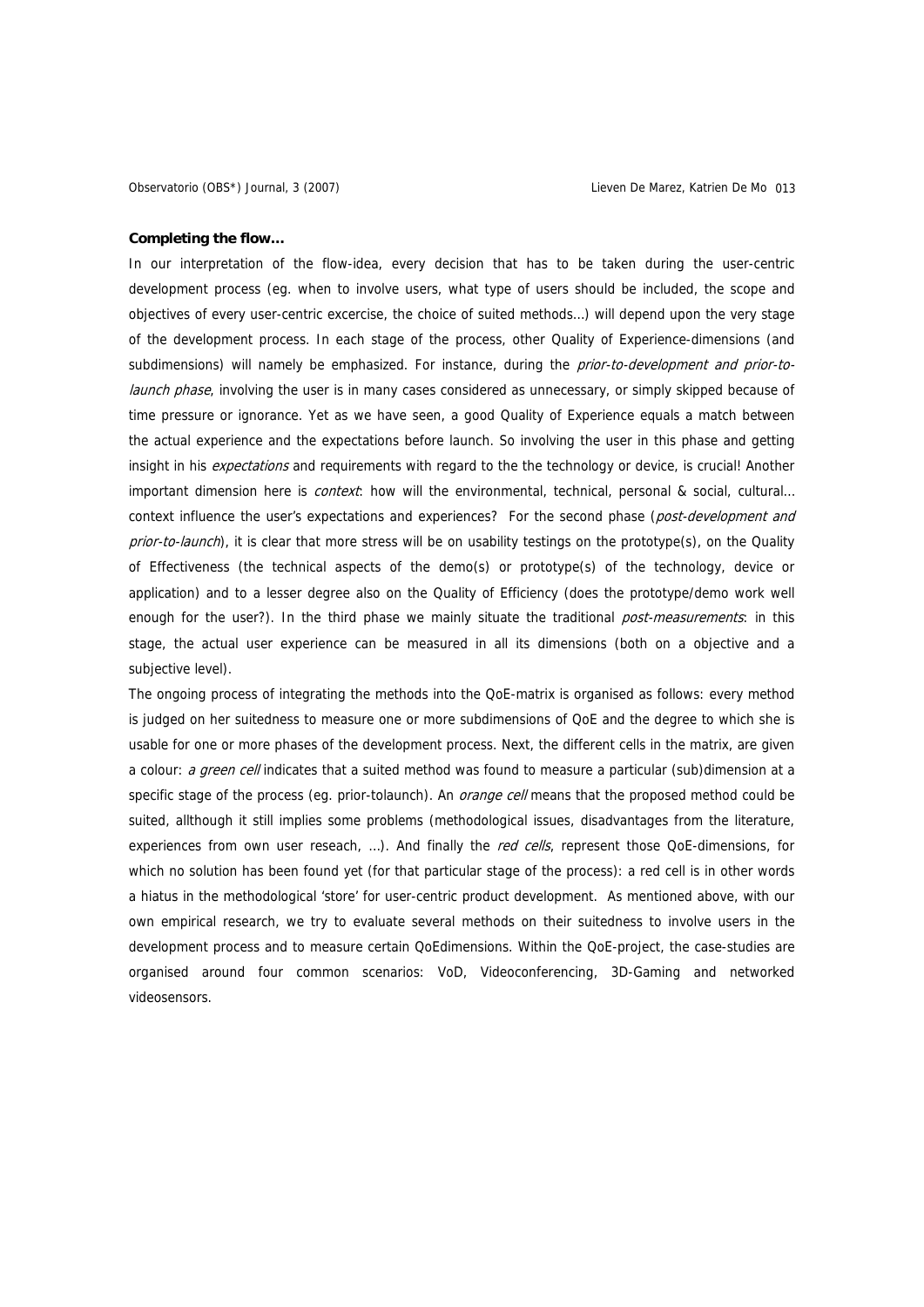#### <span id="page-13-0"></span>**Case-study Playstation 3 (3D-gaming scenario)**

With the release of Sony's newest game console in Europe<sup>[4](#page-13-0)</sup>, we invited two groups of users to participate to a qualitative 'game-experience study' in three phases. The first group consists of 5 innovators or 'lead users<sup>,[5](#page-13-0)</sup>. The second group (N=5) consists of more moderate gamers (early adopters – early majority): the participants from this second group all possess a number of game consoles and are very interested in (the launch of) Sony's newest game console, but nevertheless they are not interested in purchasing it right away. Both groups were invited for a PRE-measurement workshop (prior-to-launch) at the beginning of March: with this, we intended to measure their 'expectations' towards the new console ex ante and to find out more about their current game-experiences. Within these workshops, a combination of methods and tools was used: brainstorming and free listing, focus group method, prioritising, expectancy value forecasting and image gap. In addition, the first group was invited to participate to a diary study: they were asked to fill in a 'game-experience form' every time they played a game on one of their game-consoles. The second group<sup>[6](#page-13-0)</sup> was invited to come over to test the Playstation 3 in our own test-space. Both groups will be invited once again for a POST-measurement workshop (which will take place in April), to tell us about their experiences with the Playstation 3 console. At these sessions, the user's initial expectations (before launch) and their actual experiences will be compared. We will look for possible 'experience gaps', for differences between the two user groups, assess the experiences from the diaries …and by doing this make an evaluation of all the methods that were used in this case-study<sup>[7](#page-13-0)</sup>.

#### **Conclusion**

The outline of the changed ICT-environment led us to the evolution towards a more consumer- and usercentric, 'pull'-driven mentality from the early nineties on. In this respect, the concept of 'Quality of Experience' acquired a central place in the literature, as the succes or failure of new technologies has become highly dependent on the user's experience. As a result, gaining insight in this 'Quality of Experience' can be seen as a necessary condition for delivering good experiences.

We identified two major challenges with regard to QoE. As there exists a lot of inconsistency and confusion about the definition of the QoE-concept in the literature, the first challenge was related to the question: What is QoE'? In order to tackle this challenge, a conceptual model for QoE - consisting of five major building blocks and many subdimensions - was presented. With this model, we aimed to stress the

 4 The European release of the Playstation 3 console took place at March 23, 2007.

<sup>&</sup>lt;sup>5</sup> We defined 'innovators' or 'lead users' here as people who had already ordered the console well in advance and who usually buy a new game console right ahead after its launch.<br><sup>6</sup> This was the group that didn't intend to purchase the Playstation at or immediately after the release.<br><sup>7</sup> Results of this study will be available at the time of the conference.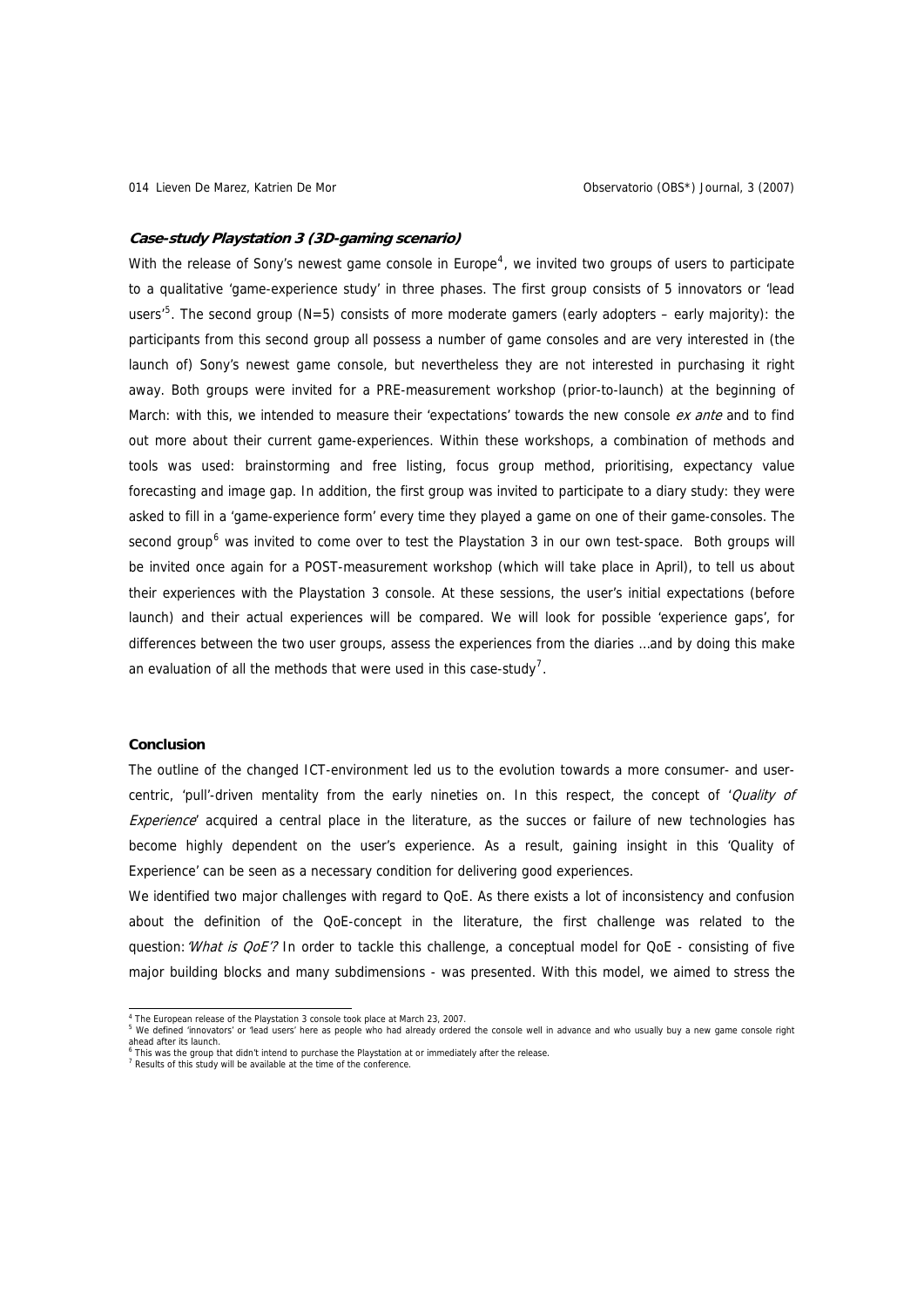multidimensional and subjective character of the QoE-concept and propose the base for an improved measurement approach for QoE. Another important observation (i.e. the lack of a good measurementapproach) served as the base for our second challenge: to instigate a new user-centric approach for OoEmeasurement. In this respect, the most important problems were listed and a number of suggestions for a new approach were made: QoE should be measured in all its dimensions, it should regard an continuous, synergetic process, that consists of several interaction moments with users. Only if users are involved throughout the whole development process, their expectations, needs, experiences…can be anticipated, leading to an optimal end-user experience. As we have seen, some big players have already made their first attempts to valorize the above mentioned mentality-shift. From these initiatives, it is clear that innovators and lead users can have an important role to play. They are however still too fragmented, limited to a certain type of users, not well integrated into a whole, continuous user-centric development process… Good measurement also implies choosing the right methods and gaining insight in the strenghts and weaknesses of these methods: we gave an overview of our ongoing methodological research for QoEmeasurement, and the integration of methods into a QoE-measurement matrix. As we saw, the judging of the suitedness of methods is based upon literature, a methodological expert panel and our own empirical findings. Final aim here is to come up with optimal solutions for the methodological challenge that QoE is entailing.

It is clear that the product development process in the context of the changed ICT-environment would benefit tremendously from a real user- and QoE- centric approach. Doing this means that the user and his experience are placed at the heart of the innovation and development process. Question is now, who dares to take up this challenge?

# **References**

Alben, L. (1996). Defining the criteria for effective interaction design. Interactions, 3(3), 11-15.

Anderson, R. I. (2004). Changing the role "User Experience" plays in your business (blog entry). from [http://www.well.com/~riander/obstacles.html](http://www.well.com/%7Eriander/obstacles.html).

Argogroup. (2006). User Experience Optimization: what it is and why you should care. from www.argogroup.com/products/about\_ueo.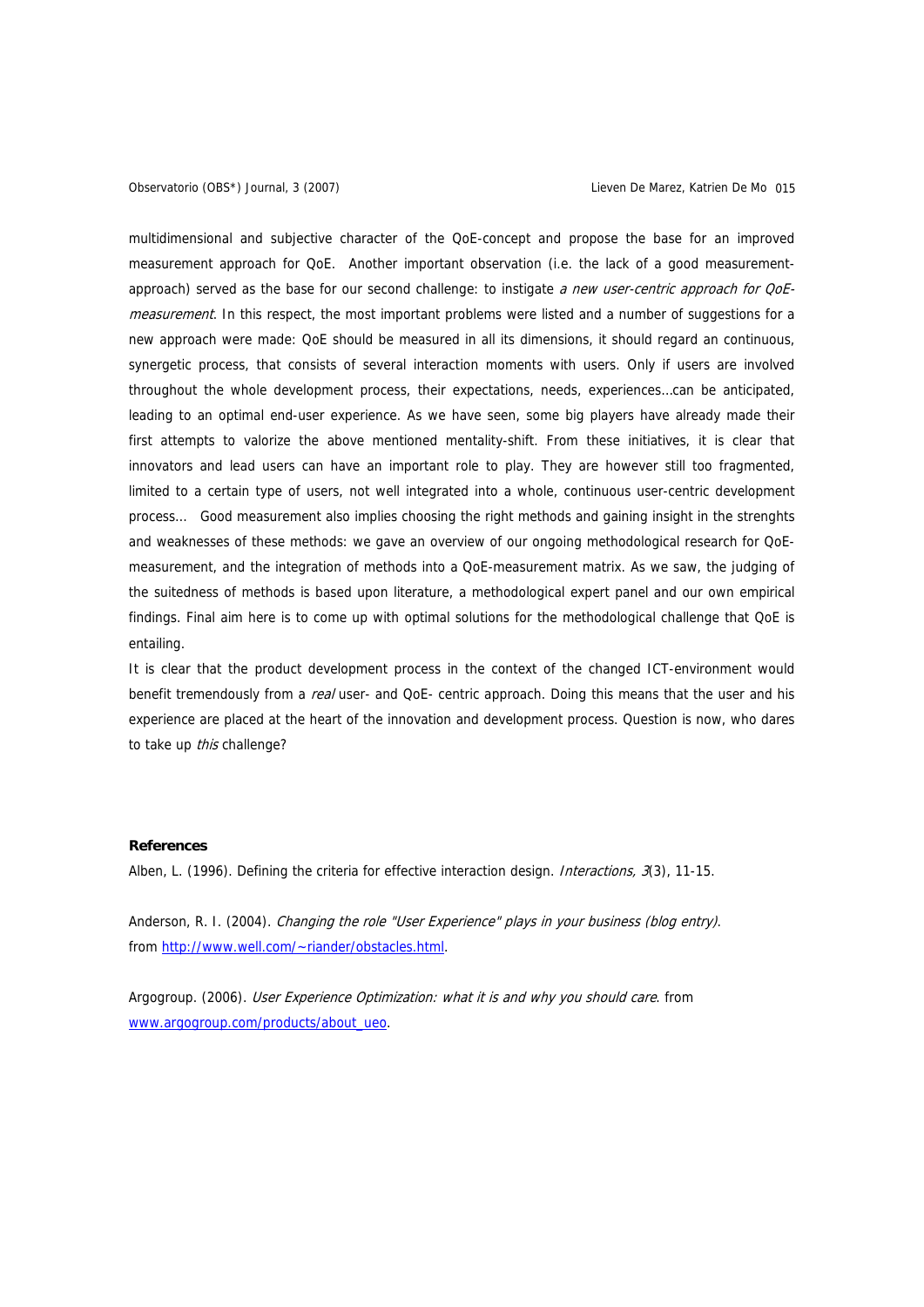Arhippainen, L. (2003). Capturing User experience for product design. Paper presented at the The 26th Information Systems Reseach Seminar (IRIS26), Porvo, Finland.

Arhippainen, L., & Tähti, M. (2003). Empirical Evaluation of User Experience in Two Adaptive Mobile Application Prototypes. Paper presented at the Proceedings of the 2nd International Conference on Mobile and Ubiquitous Multimedia, Norrköpig, Zweden (December 10-12, 2003).

Bevan, N. (1999). Quality in use: meeting user needs for quality. The Journal of systems and software, 49, 89-96.

Boczowski, P. J. (2004). The Mutual Shaping of Technology and Society in Videotex Newspapers: Beyond the Diffusion and Social Shaping Perspectives. The Information Society, 20(4), 255-267.

Bouwman, H., Van Dijk, J., Van Den Hooff, B., & Van De Wijgaert, L. (2002). ICT in organisaties. Adoptie, implementatie, gebruik en effecten. Amsterdam: Boom.

Buchenau, M., & Fulton Suri, J. (2000). Experience Prototyping. Proceedings of UbiComp 2002, 73-92.

Coninx, K., Luyten, K., & et al. (2003). Human-Computer Interaction: Een seminarie van EDM & VSP. LUCnieuws(april 2003), 25-17.

Corrie, B., Wong, H. Y., Zimmerman, T., & et al. (2003). Towards Quality of Experience in Advanced Collaborative Environments. from wwwunix.mcs.anl.gov/fl/flevents/wace/wace2003/material/wace-03 papers/corrie.pdf

Crawford, M. C., & Di Benedetto, C. A. (2000). New Products Management (6th ed.). Bosteon: Irwin McGraw-Hill.

De Marez, L. (2006). Diffusie van ICT-innovaties: accurater gebruikersinzicht voor betere introductiestrategieën. Unpublished Doctoral dissertation, Universiteit Gent: Vakgroep Communicatiewetenschappen.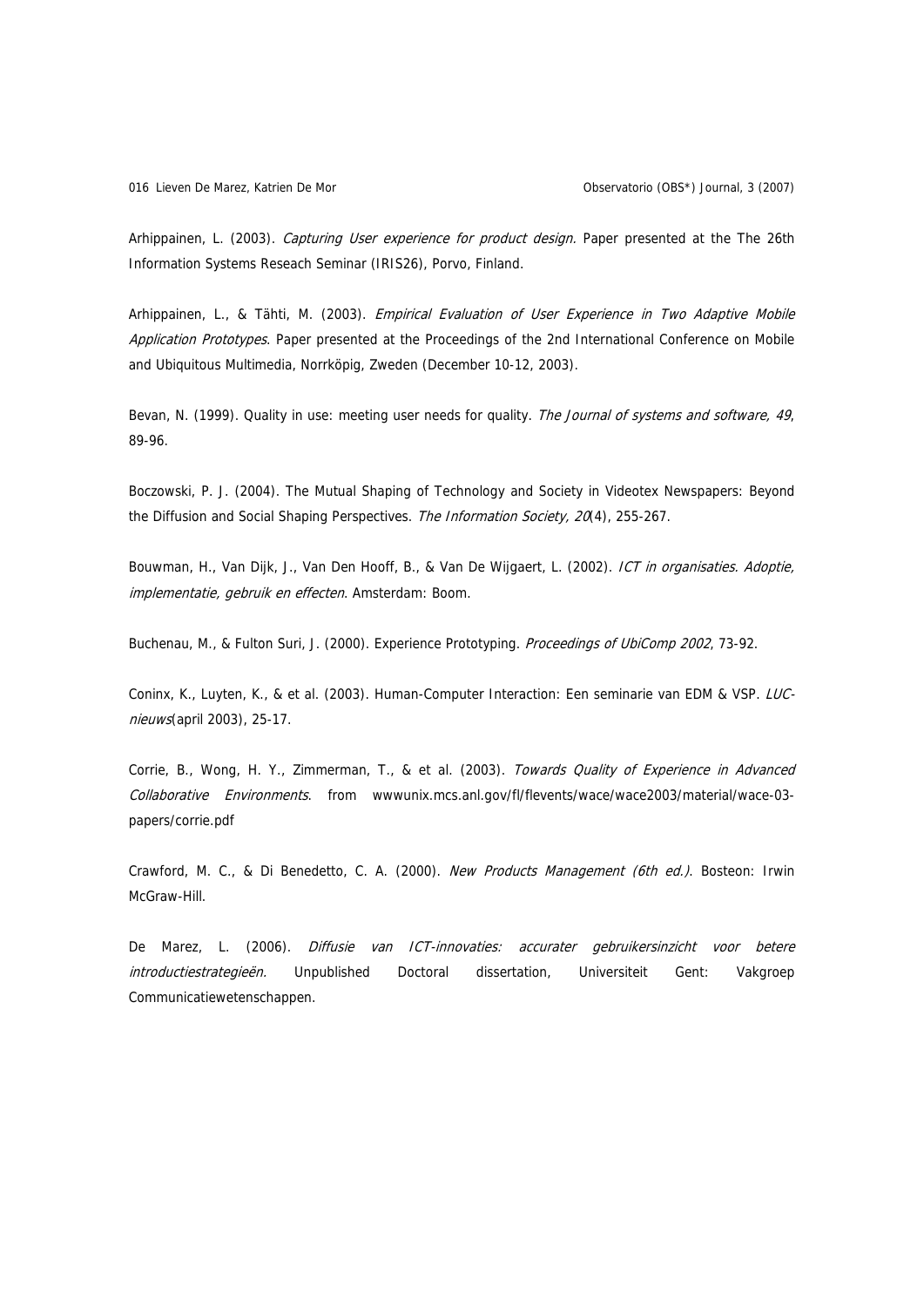De Marez, L., & Verleye, G. (2004). Innovation diffusion: The need for more accurate consumer insight. Illustration of the PSAP scale as a segmentation instrument. Journal of Targeting, Measurement and Analysis for Marketing, 13(1), 32-49.

Dogson, M. (2000). The Management of technological innovation. An international and strategic approach. Oxford: University Press.

Drogseth, D. (2005). Business Alignment Starts with Quality of Experience. Business Communications Review(march), 60-64.

Ehr, M. (2003). End-User SLAs: Guaranteeing 'real' service levels. Network World(07/30/03). Empirix. (2001). Assuring QoE on next generation networks. Whitepaper.

Enterprise Managament Associates. (2002). Quality of Experience: the ultimate business metric. Product Brief(August 2002).

Enterprise Management Associates. (2002). Quality of Experience: the ultimate business metric. Product Brief(August 2002).

Forlizzi, J. (2003). A Framework of Interaction and Experience as it relates to the Design of Products and Systems. from [http://goodgestreet.com/experience.home.html.](http://goodgestreet.com/experience.home.html)

Forlizzi, J., & Batterbee, K. (2004). *Understanding Experience in interactive systems.*, DIS04 Conference Proceedings, Cambridge, MA.

Forlizzi, J., & Ford, S. (2000). The building blocks of Experience: an early framework for interaction designers. ACM, 419-423.

Gaggioli, A., Bassi, M., & Delle Fave, A. (2003). Quality of Experience in Virtual Environments. In G. Riva, F. Davide & W. A. Ijsselsteijn (Eds.), Being there: concepts, effects and measurement of user presence in synthetic environments (pp. 122-136). Amsterdam: Ios Press.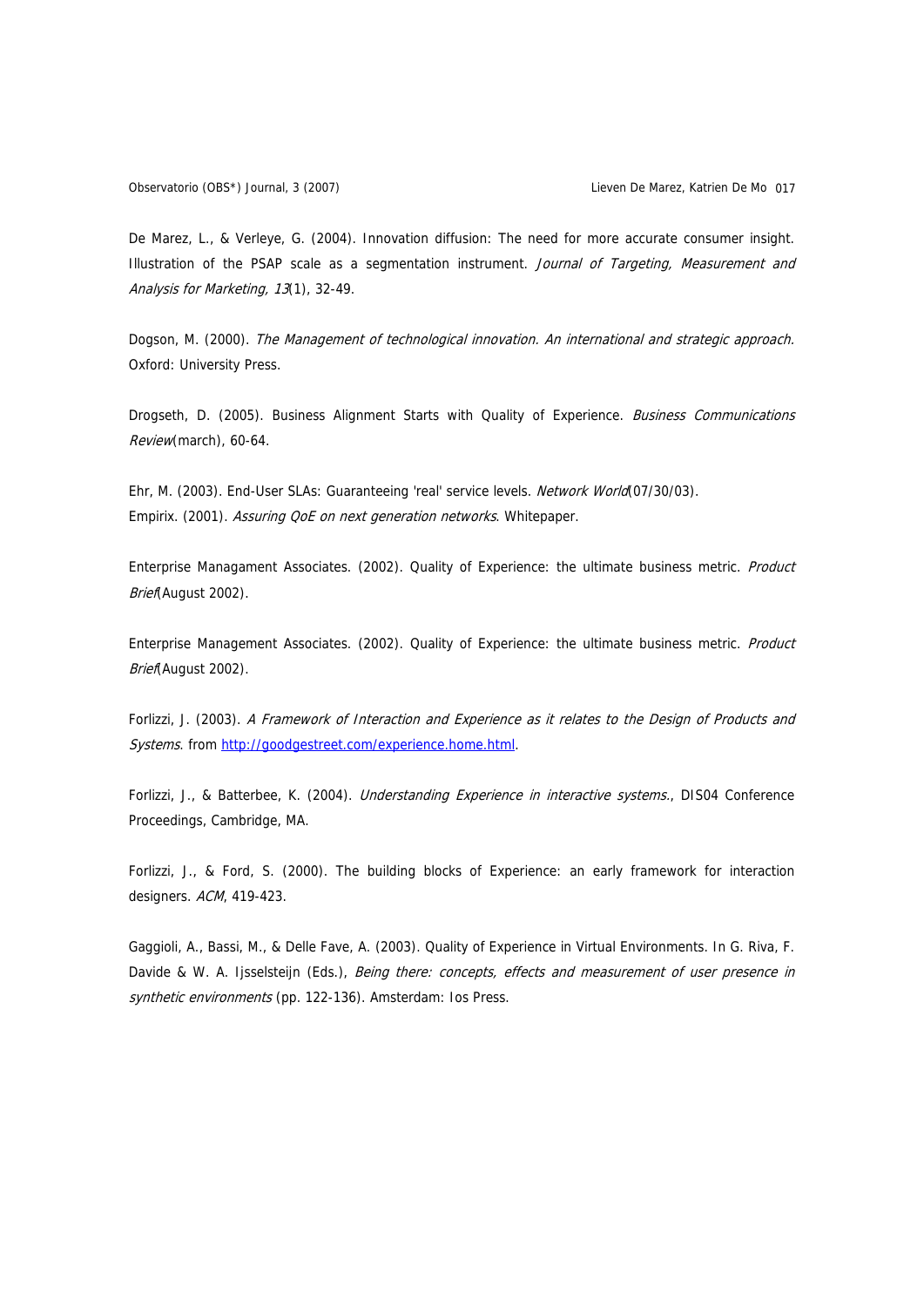Gaines, B. (1998). The learning curves underlying convergence. Technological Forecasting and Social Change, 57(1-2), 7-34.

Geerts, D. (2006). Usability in the 21st century. Lecture at the 1st Humantics Pulse Night Mediacentrum K.U. Leuven.

Good, C. (2001). White Paper One: Building a Great Customer Experience to Develop Brand, Increase Loyalty and Grow Revenues.

Haddon, L. (2004). Information and Communication Technologies in Everyday Life. A concise Introduction and Research Guide. Oxford/New York: Berg.

Haddon, L., Mante, E., Sapio, B., Kommonen, K.-H., Fortunati, L., & Kant, A. (Eds.). (2005). Everyday Innovators: Researching the role of users in shaping ICT's. Dordrecht: Springer.

Hassenzahl, M., & Tractinsky, N. (2006). User experience - a research agenda. Behaviour & Information Technology, 25(2), 91-97.

Ishibashi, K., & Tsykin, M. (2004). Management of enterprise Quality of Service. Fujitsu Science and Technology Journal, 40(1), 133-140.

Jain, R. (2004). Quality of Experience. IEEE MultiMedia, 11(1), 95-96.

Jarvenpaa, S. L., & Lang, K. R. (2005). Managing the paradoxes of mobile technology. *Information System* Management(Fall 2005), 7-23.

Kirsner, S. (1999). The customer experience. Fast Company Magazine (Fall 1999), 1-7.

Kort, J., Steen, M. G. D., de Poot, H., ter Hofte, H., & Mulder, I. (2005). Studying usage of complex applications. Paper presented at the Measuring Behavior 2005: the 5th International Conference on Methods and Techniques in Behavioral Research (August 3 - September 2, 2005). from [https://doc.telin.nl/dscgi/ds.py/View/Collection-329.](https://doc.telin.nl/dscgi/ds.py/View/Collection-329)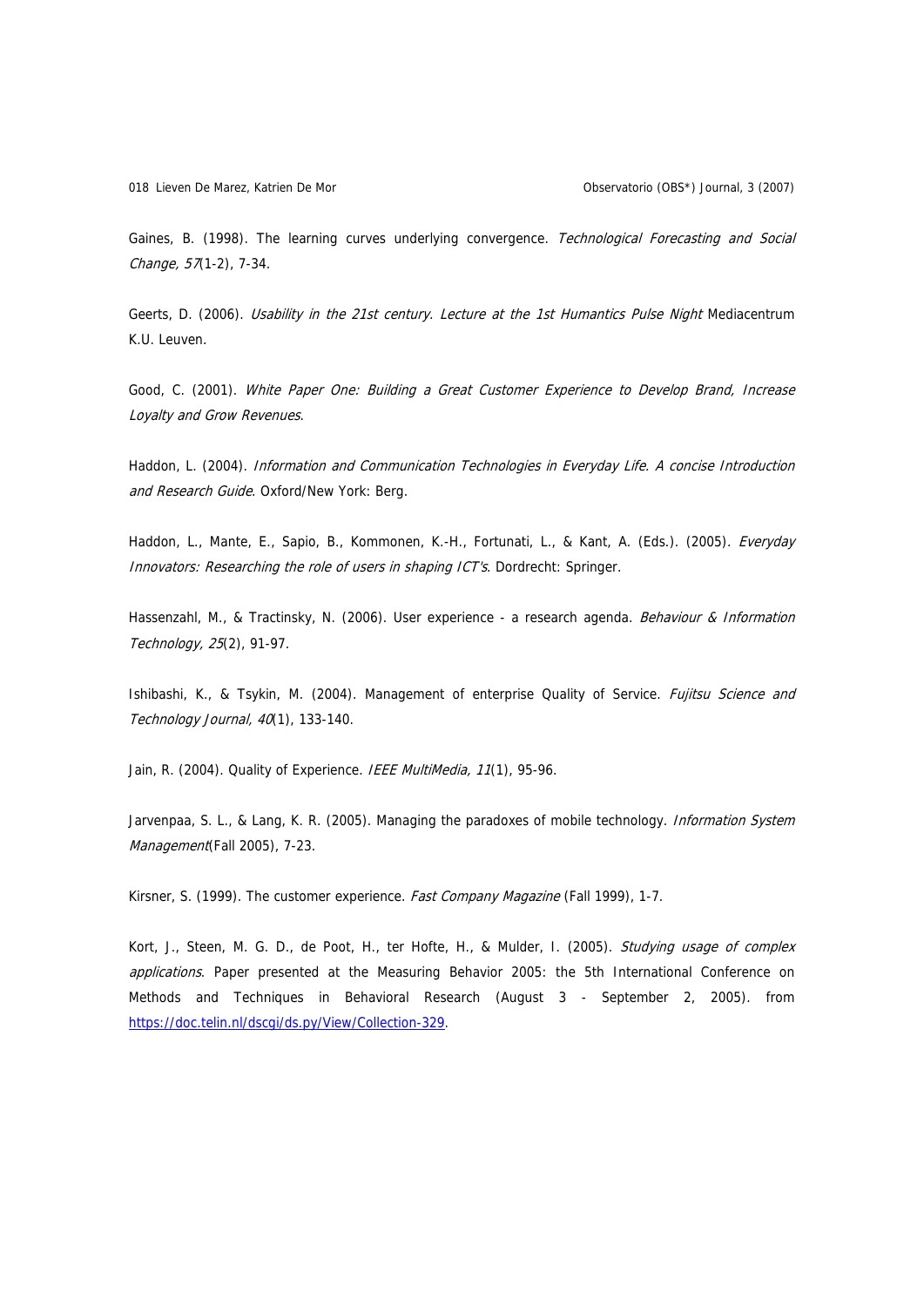Kumar, K. (2005). A marriage made in QoE heaven. CED Magazine(July 2005), 37-39.

Lawer, C. (2006). The logic of co-creation (Weblog entry Chris Lawer). Retrieved February 29, 2006, from [http://chrislawer.blogs.com.chris\\_lawer/2006/02/the\\_logic\\_of\\_co.html](http://chrislawer.blogs.com.chris_lawer/2006/02/the_logic_of_co.html)

Lennstrand, B. (1998). Diffusion of information and communication technology to households: how come it goes so slowly when it goes so fast? Paper presented at the 12th Biennal ITS Conference. from [http://www.fek.su.se/home/bl/diffusion/rapidslow.pdf.](http://www.fek.su.se/home/bl/diffusion/rapidslow.pdf)

Lievrouw, L. A. (2002). Determination and Contingency in New Media Development: Diffusion of Innovations and Social Shaping of Technology Perspectives. In L. A. Lievrouw & S. Livingstone (Eds.), The Handbook of New Media (pp. 183-199). London: Sage Publications.

Limonard, S., & de Koning, N. (2005). Dealing with Dilemmas in Pre-competitive ICT Development Projects: The Construction of 'The Social' in Designing New Technologies. In L. Haddon, E. Mante, B. Sapio, K.-H. Kommonen, L. Fortunati & A. Kant (Eds.), Everyday Innovators: Researching the Role of Users in Shaping ICT's (pp. 155-167).

Lindgaard, G., Dillon, R., Trbovich, P., & al. (2006). User Needs Analysis and Requirements engineering: Theory and Practice. Interacting with Computers(18), 47-70.

Mackay, H. (1995). Theorising the IT/Society Relationship. In N. Heap, R. Thomas, G. Einon, R. Mason & H. Mackay (Eds.), Information Technology and Society (pp. 41-53). London: Sage Publications.

Mahadevan, V., Braun, R., & Chaczko, Z. (2004). Mastering the Mystery through 'SAIQ' Metrics of User Experience in Telecollaboration Business Systems. Paper presented at the IADIS International Conference WWW/Internet 2004, Oktober 6-9 2004, Madrid.

Marsden, C., & Verhulst, S. (1999). Convergence: A Framework for Discussion. In C. Marsden & S. Verhulst (Eds.), Convergence in European Digital TV Regulation (pp. 1-20). London: Blackstone.

McNamara, N., & Kirakowski, J. (2005). Defining Usability: Quality of Use or Quality of Experience? 2005 IEEE Professional Communication Conference Proceedings, 200-204.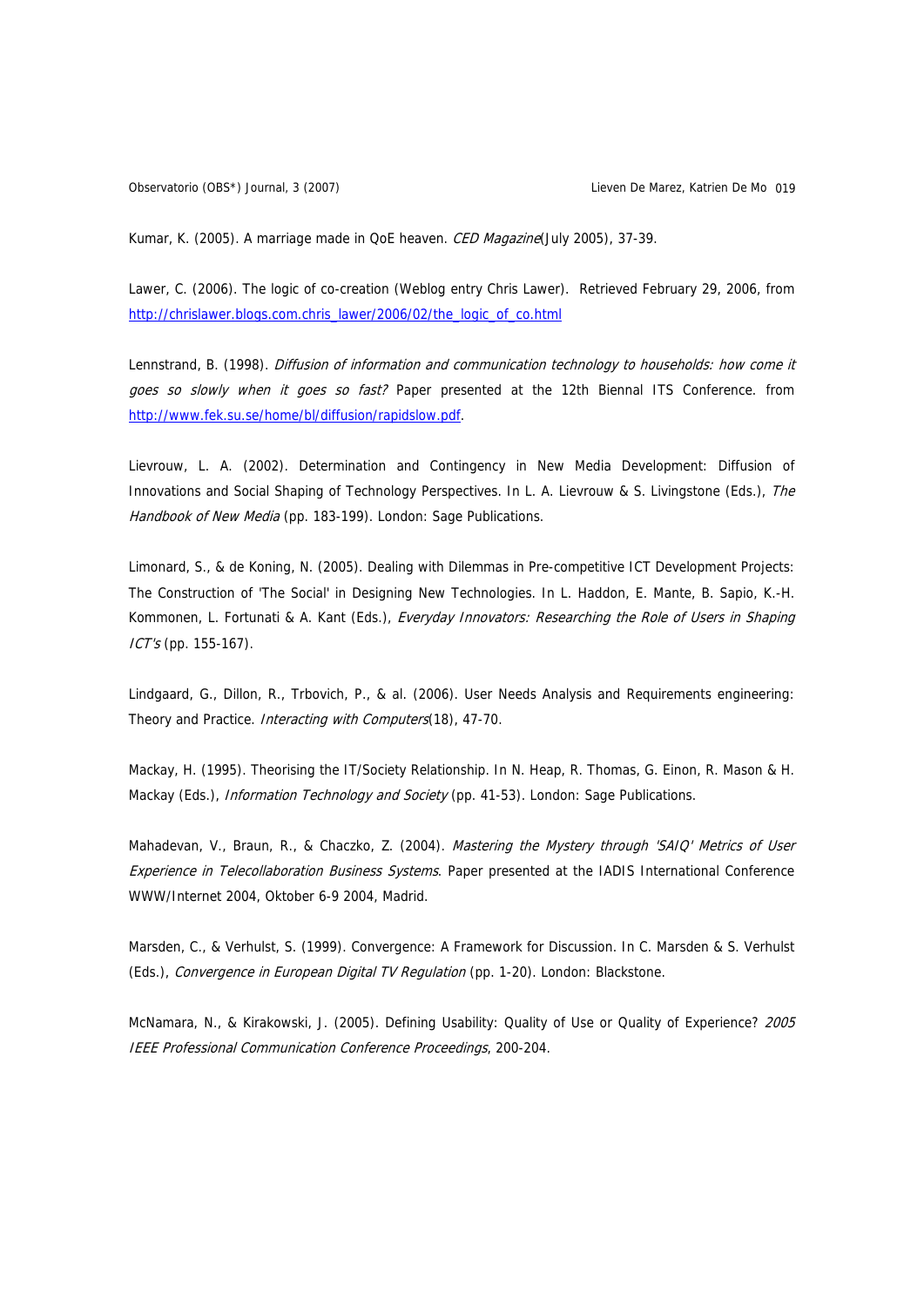Lieven De Marez, Katrien De Mor 020 Observatorio (OBS\*) Journal, 3 (2007)

Miller, J. (2005). The User Experience. IEEE Internet Computing, 9(5), 90-92.

Mulder, I., & Steen, M. (2005). Mixed emotions, mixed methods. Conceptualising experiences of we-centric context-aware adaptive mobile services: 'User experience design for pervasive computing'. Paper presented at the Pervasive Conference, May 11, 2005.

Munnecke, M., & Van der Lugt, R. (2006). Bottom-up Strategies in Consumer-led Markets. Paper presented at the 2nd Seville Seminar on Future-Oriented Technology Analysis.

Nokia. (2004). Quality of Experience (QoE) of mobile services: can it be measured and improved? White Paper.

O'Neill, T. M. (2002). Quality of Experience and Quality of Service for IP Video Conferencing. White Papers by Polycom.

Poiesz, T. B. C., & Van Raaij, W. F. (2002). Synergetische Marketing. Een visie op oorzaken en gevolg van veranderend consumentengedrag. Amsterdam: Prentice Hall.

Punie, Y. (2000). Domesticatie van informatie- en communicatietechnologie. Adoptie, gebruik en betekenis van media in het dagelijkse leven: continue beperking of discontinue bevrijding? Unpublished Doctoral dissertation, Vrije Universiteit Brussel: Vakgroep Communicatiewetenschappen.

Raina, S. (2006). Correlating Network Behaviour and Customer Experience. Presentation at the 3GSM Optimisation Forum, March 29-30, Rome.

Rickards, T. (2003). The Future of Innovation Research. In L. V. Shavinina (Ed.), The International Handbook on Innovation (pp. 1094-1100). Oxford: Pergamon, Elsevier.

Rogers, E. M. (1995). Diffusion of innovations (4th ed.). New York: The Free Press.

Servaes, J., & Heinderyckx, F. (2002). The 'new' ICTs environment in Europe: closing or widening the gaps? Telematics and Informatics, 19(2), 91-115.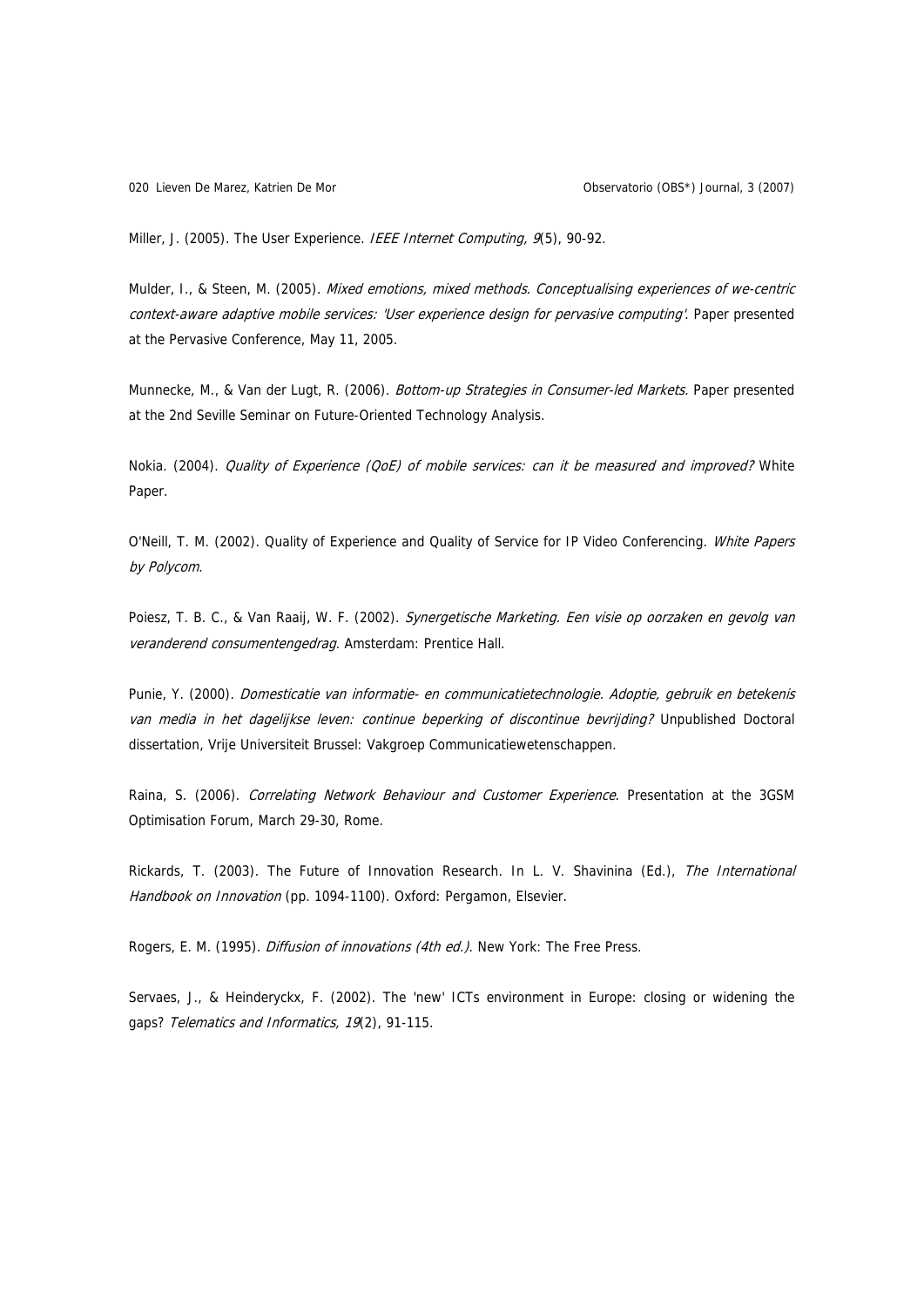Silverstone, R., & Haddon, L. (1992). The individual and social dynamics of information and communication technologies: present and future (RACE project 2086). Unpublished report for RACE Project 2086. SPRU CICT, University of Sussex, Falmer.

Trott, P. (2003). Innovation and Market Research. In L. V. Shavinina (Ed.), The International Handbook on Innovation (pp. 835-844). Oxford: Pergamon, Elsevier.

Tuomi, I. (2005). Beyond User-Centric Models of Product Creation. In L. Haddon, E. Mante, B. Sapio, K.-H. Kommonen, L. Fortunati & A. Kant (Eds.), Everyday Innovators: Researching the role of Users in Shaping ICT's (pp. 21-38). Dordrecht: Springer.

Van Cuilenburg, J. (1998). In search of new knowledge for communications design and policy. Trends In Communication (TIC), 5, 7-17.

Van Dijk, J. (1999). The Network Society. Social Aspects of New Media. London: Thousand Oaks.

Van Ewijk, A., De Vriendt, J., & Finizola, L. (2006). Technology White Paper. Quality of Service for IMS on Fixed Networks.

Van Moorsel, A. (2001, September 16, 2001). Metrics for the Internet Age: Quality of Experience and Quality of Business. Paper presented at the Fifth Performability Workshop, Erlangen.

Van Riel, A. C. R., Lemmink, J., & Ouwersloot, H. (2004). High-technology Service Innovation Succes: A Decision-Making Perspective. Journal of Product Innovation Management, 21(5), 348-359.

Velthausz, D. (2005). Onbegrensde Communicatie (Presentatie 21/12/2005). from didactiekinf.uhasselt.be/tt/Documents/Seminars2005/FreeBand/set2.pdf.

Von Hippel, E. (1986). Lead users: A Source of Novel Product Concepts. Management Science 32(7), 791-805.